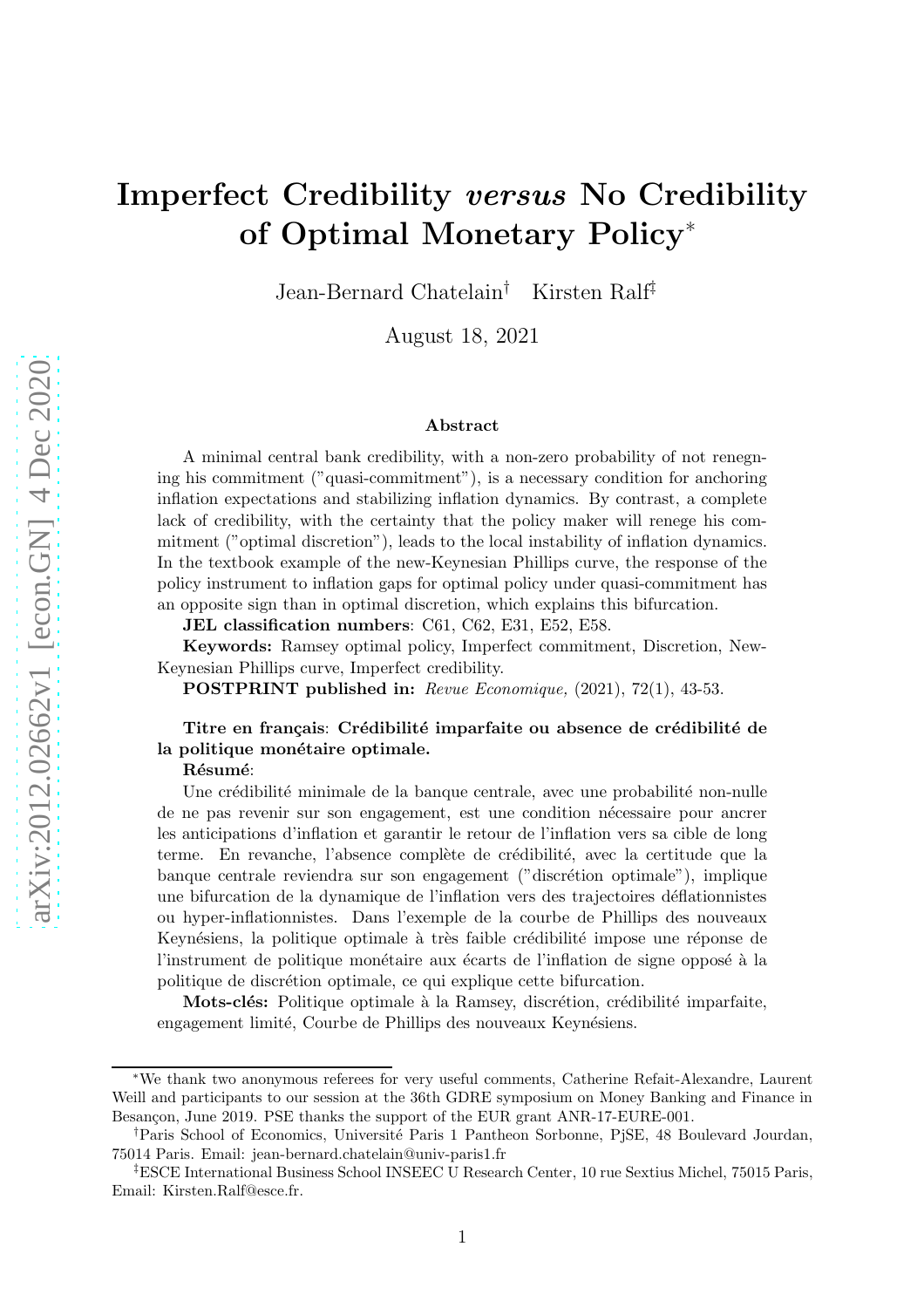## 1 INTRODUCTION

A key determinant of the efficiency of stabilization policy is the degree of the credibility of policy makers, measured by their probability of not reneging their commitment or the probability of a change of the head of the central bank. This paper shows that the equilibrium in a model of optimal policy under quasi-commitment (Schaumburg and Tambalotti [2007], Fujiwara, Kam and Sunakawa [2019]) is completely different from the discretion equilibrium with no commitment and more relevant for policy makers, even if the probability of non-reneging tends to zero (near-zero credibility). This latter discretion equilibrium, however, is presented as a relevant benchmark equilibrium in numerous papers since Clarida, Gali and Gertler [1999], for example in Gali [2015].

In the discretion equilibrium, each period-specific policy maker does a static optimization ignoring expectations, whereas the monetary policy transmission mechanism includes dynamics related to private sector expectations. Phillips, already in 1954, warned about the dramatic errors of static optimization when the underlying transmission mechanism is dynamic:

The time path of income, production and employment during the process of adjustment is not revealed. It is quite possible that certain types of policy may give rise to undesired fluctuations, or even cause a previously stable system to become unstable, although the final equilibrium position as shown by a static analysis appears to be quite satisfactory (Phillips [1954], p. 290).

In discretion, the policy maker's rule, which is optimal for a static model, leads to a sub-optimal positive feedback mechanism once expectations are taken into account. It results in a locally unstable equilibrium in the space of inflation and of the costpush shock. Therefore, discretion equilibrium requires with an infinite precision the knowledge of the parameters of the monetary policy transmission in order to force an exact correlation between inflation and the cost-push shock. In practice, this perfect knowledge never occurs, so that the probability to shift to inflation or deflation spirals is equal to one in the discretion equilibrium.

When changing the policy from commitment or quasi-commitment to discretion the qualitative properties of the dynamic system change dramatically. The probability of reneging commitment serves as a bifurcation parameter, the bifurcation occurs when going from probability zero to any probability, even *infinitesimal* small, larger than zero. With quasi-commitment, the private sector's expectations of inflation are taken into account in the equilibrium, even with an extremely low probability of not reneging commitment. The policy maker's negative feedback rule is such that the policy instrument responds with an opposite sign to inflation as in discretion equilibrium. This ensures the locally stable dynamics of inflation. The inflation auto-correlation (or growth factor) parameter shifts from above one (discretion) to below one (quasi-commitment). Shifting from discretion equilibrium to quasi-commitment corresponds to a saddle-node bifurcation of inflation dynamics.

However, the existing literature did not mention the bifurcation when shifting from quasi-commitment to discretion equilibrium. Schaumburg and Tambalotti's ([2007], p.304) statement that "*quasi-commitment converges to full commitment for [the probability of reneging commitment tends to zero]*" is valid. But their second statement that "*it also converges to discretion when [the probability of reneging commitment tends to one]*" is not valid, as demonstrated in this paper. Schaumburg and Tambalotti's ([2007], figure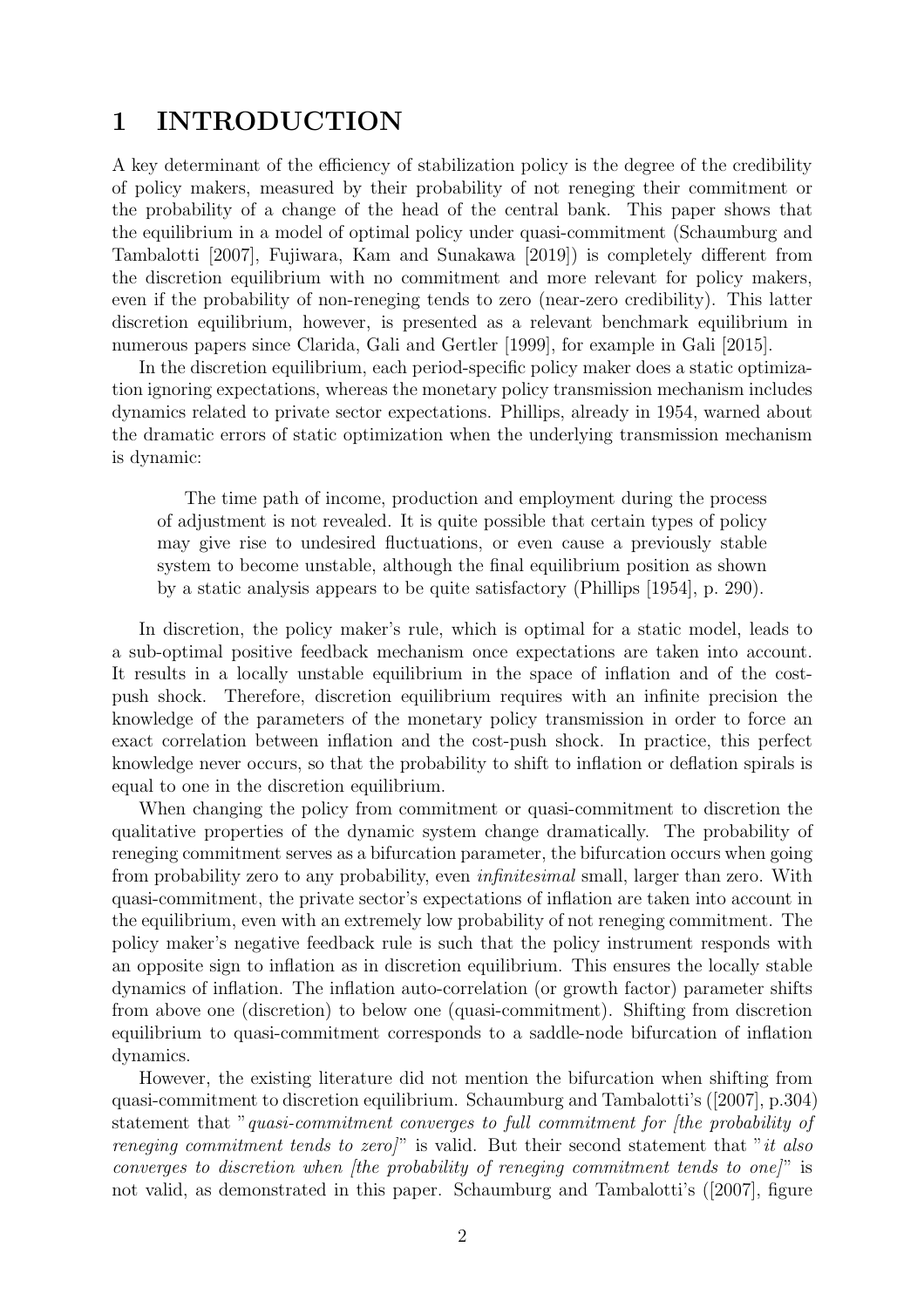4, p.318) numerical examples suggest that their second statement is likely to be false. There is a gigantic gap between the initial jumps of inflation which is nearly the *double* for discretion (4.9) as compared to optimal policy under quasi-commitment (2.5) for the lowest numerical value of the probability of not reneging commitment that they have chosen. Because of this large gap, Schaumburg and Tambalotti [2007] conclude that "*most of gains of commitment accrue at relatively low levels of credibility*". We show that most of the large gains of commitment accrue at extremely low levels of credibility. Finally, the impulse response functions, welfare losses and initial anchors (or jumps) of inflation are much larger with discretion than with near-zero credibility.

Section 2 presents Ramsey optimal policy under imperfect commitment and section 3 discretionary policy. Section 4 demonstrates the existence of a bifurcation and calculates policy rule parameters comparing near-zero credibility *versus* discretion. Section 5 compares initial anchors of inflation on the cost-push shock, impulse response functions and welfare for near-zero credibility *versus* discretion. The last section concludes.

# 2 RAMSEY OPTIMAL POLICY UNDER QUASI-COMMITMENT

Following Schaumburg and Tambalotti [2007], we assume that the mandate to minimize the loss function is delegated to a sequence of policy makers (indexed by  $j, k,...$ ) with a commitment of random duration. The length of their tenure depends on a sequence of exogenous independently and identically distributed Bernoulli signals  $\{\eta_t\}_{t>0}$  with  $E_t[\eta_t]_{t\geq0} = 1-q$ , with  $0 < q \leq 1$ . The case  $q = 0$  of discretionary policy is treated separately in the next section. If  $\eta_t = 1$ , a new policy maker takes office at the beginning of time  $t$  and is not committed to the policy of his/her predecessor. Otherwise, the incumbent stays on. A higher probability of not reneging commitment  $q$  can be interpreted as a higher credibility. This leads to use a "credibility adjusted" discount factor  $\beta q$  in the policy maker's optimal behavior. A policy maker with little credibility does not give a large weight on future welfare losses.

At the start of his tenure, policy maker  $j$  solves the following problem, where subscript k corresponds to the new policy maker. Welfare is maximized subject to the new-Keynesian Phillips curve with slope  $\kappa$  and subject to the auto-correlation  $\rho$  of a cost-push shock  $u_t$  and the constant variance  $\sigma_u^2$  of its identically and independently normally distributed disturbances  $\eta_{u,t}$ :

$$
V^{jj}(u_0) = E_0 \sum_{t=0}^{t=+\infty} (\beta q)^t \left[ -\frac{1}{2} \left( \pi_t^2 + \frac{\kappa}{\varepsilon} x_t^2 \right) + \beta (1-q) V^{jk}(u_t) \right]
$$
  
s.t.  $\pi_t = \kappa x_t + \beta q E_t \pi_{t+1} + \beta (1-q) E_t \pi_{t+1}^k + u_t$  (Lagrange multiplier  $\gamma_{t+1}$ )  
 $u_t = \rho u_{t-1} + \eta_{u,t}, \forall t \in \mathbb{N}, u_0 \text{ given, } 0 < \rho < 1, \varepsilon > 1, 0 < \beta < 1,$ 

where  $x_t$  represents the welfare-relevant output gap, i.e. the deviation between  $(\log)$ output and its efficient level,  $\pi_t$  the rate of inflation between periods  $t-1$  and  $t, \beta$  the discount factor, and  $E_t$  the expectation operator. The utility the central bank obtains if next period's objectives change is denoted  $V^{jk}$ . Inflation expectations are an average between two terms in the new-Keynesian Phillips curve. The first term, with weight  $q$  is the inflation that would prevail under the current regime upon which there is commitment.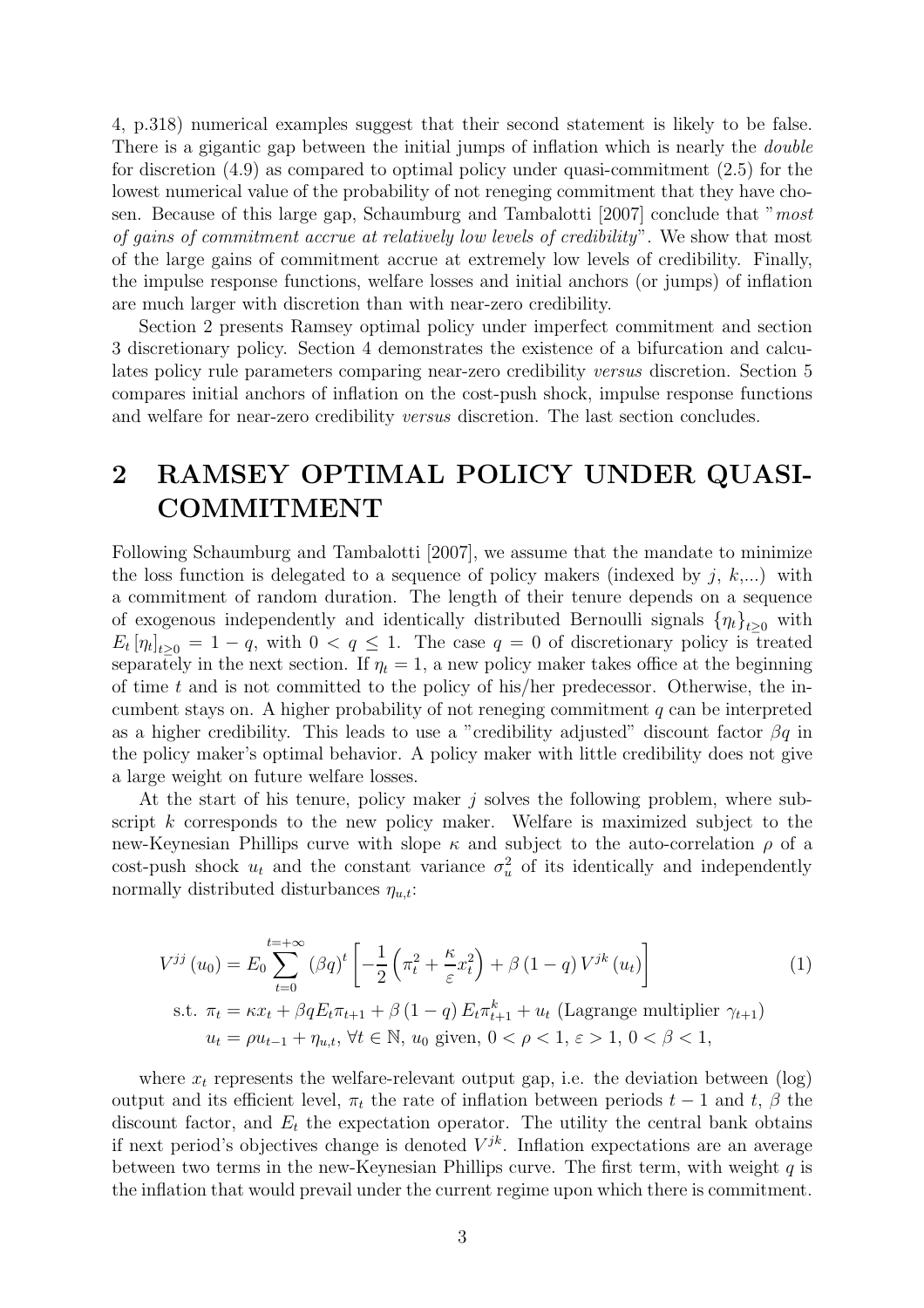The second term with weight  $1 - q$  is the inflation that would be implemented under the alternative regime, which is taken as given by the current central bank. The key change with respect to the model without the possibility of a change of monetary policy is that the narrow range of values for the discount factor around 0.99 for quarterly data (4% discount rate) is much wider for the "credibility weighted discount factor" of the policy maker:  $\beta q \in [0, 0.99]$ , with limit numerical value  $q = 10^{-7} > 0$  in this paper.

The slope of the new-Keynesian Phillips is a decreasing function of the household's elasticity of substitution between each differentiated intermediate goods ( $\varepsilon > 1$ ):

$$
\lim_{\varepsilon \to +\infty} \kappa = 0 < \kappa = \left(\sigma + \frac{\varphi + \alpha_L}{1 - \alpha_L}\right) \frac{(1 - \theta)(1 - \beta\theta)}{\theta} \frac{(1 - \alpha_L)}{(1 - \alpha_L + \alpha_L \varepsilon)} < \kappa_{\text{max}} = \lim_{\varepsilon \to 1^+} \kappa \tag{2}
$$
\n
$$
\text{with } \varepsilon > 1, 0 < \beta, \alpha_L, \theta < 1, \sigma > 0, \varphi > 0.
$$
\n
$$
\kappa_{\text{max}} = \lim_{\varepsilon \to 1^+} \kappa = \left(\sigma + \frac{\varphi + \alpha_L}{1 - \alpha_L}\right) \frac{(1 - \theta)(1 - \beta\theta)}{\theta} (1 - \alpha_L).
$$

Gali's ([2015], chapter 3) calibration of structural parameters is as follows: The representative household's discount factor  $\beta = 0.99$  for a logarithmic utility of consumption  $\sigma = 1$  and a unitary Frisch elasticity of labor supply  $\varphi = 1$ . The household's elasticity of substitution between each differentiated intermediate goods  $\varepsilon = 6$ . The production function is  $Y = A_t L^{1-\alpha_L}$  where Y is output, L is labor,  $A_t$  represents the level of technology. The measure of decreasing returns to scale of labor is  $0 < \alpha_L = 1/3 < 1$ . The proportion of firms who do not reset their price each period  $0 < \theta = 2/3 < 1$  which corresponds to an average price duration of three quarters. For these parameters, the maximal value of the slope of the new-Keynesian Phillips curve when varying the elasticity of substitution between intermediate goods,  $\kappa_{\text{max}} = 0.34$  is obtained when the elasticity of substitution tends to one. The auto-correlation of the cost-push shock is  $\rho = 0.8$ .

If the policy maker is maximizing welfare (Gali [2015]), the cost of changing the policy instrument  $x_t$  is scaled by  $\frac{\kappa}{\varepsilon}$  which is a decreasing function of the household's elasticity of substitution between each differentiated intermediate goods  $(\varepsilon > 1)$ :

$$
0 < \frac{\kappa}{\varepsilon} = \left(\sigma + \frac{\varphi + \alpha_L}{1 - \alpha_L}\right) \frac{\left(1 - \theta\right)\left(1 - \beta\theta\right)}{\theta} \frac{\left(1 - \alpha_L\right)}{\left(1 - \alpha_L + \alpha_L\varepsilon\right)} \frac{1}{\varepsilon} < \kappa\left(\varepsilon\right) < \kappa_{\text{max}}.
$$

With Gali's [2015] parameters, the relative weight of the variance of the policy instrument (output gap) is a very low proportion  $(\frac{\kappa}{\varepsilon} = 2.125\%)$  of the weight on the variance of the policy target (inflation).

Differentiating the Lagrangian with respect to the policy instrument (output gap  $x_t$ ) and to the policy target (inflation  $\pi_t$ ) yields the first order conditions for  $t = 1, 2, ...$ :

$$
\begin{cases} \frac{\partial \mathcal{L}}{\partial \pi_t} = 0 : \pi_t + \gamma_{t+1} - \gamma_t = 0\\ \frac{\partial \mathcal{L}}{\partial x_t} = 0 : \frac{\kappa}{\varepsilon} x_t - \kappa \gamma_{t+1} = 0 \end{cases} \Rightarrow \begin{cases} x_t = x_{t-1} - \varepsilon \pi_t\\ x_t = \varepsilon \gamma_{t+1} = \varepsilon (\gamma_t - \pi_t) \end{cases}
$$

The central bank's Euler equation ( $\frac{\partial \mathcal{L}}{\partial \pi_t} = 0$ ) links recursively the future or current value of central bank's policy instrument  $x_t$  to its current or past value  $x_{t-1}$ , because of the central bank's relative cost of changing her policy instrument is strictly positive  $\alpha_x =$  $\frac{\kappa}{\varepsilon} > 0$ . This non-stationary Euler equation adds an unstable eigenvalue in the central bank's Hamiltonian system including three laws of motion of one forward-looking variable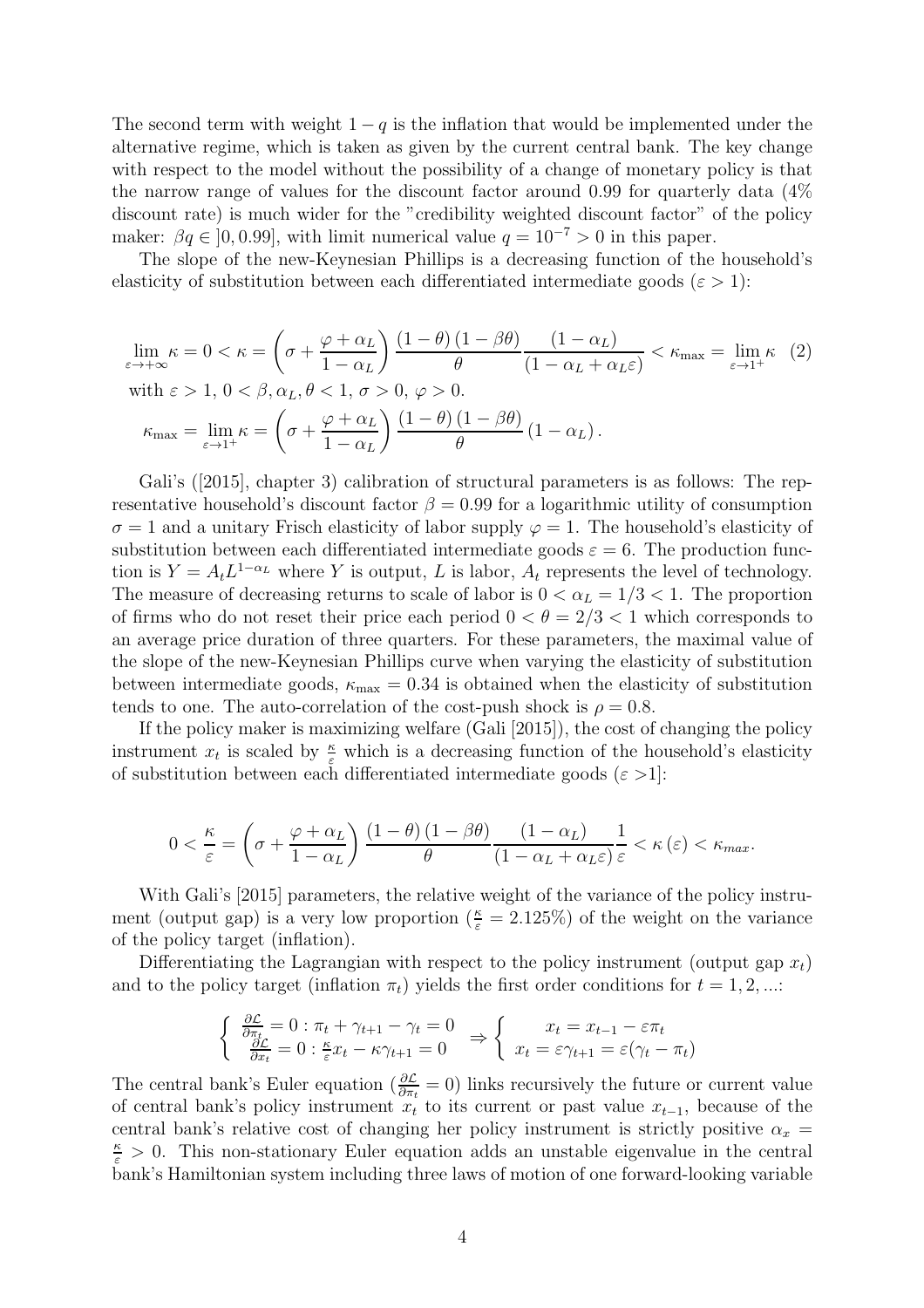(inflation  $\pi_t$ ) and of two predetermined variables  $(u_t, x_t)$  or  $(u_t, \gamma_t)$ .

The transversality condition  $\gamma_0 = 0$  minimizes the loss function with respect to inflation at the initial date:

$$
\gamma_0 = 0 \Rightarrow x_{-1} = -\varepsilon \gamma_0 = 0
$$
 so that  $\pi_0 = -\frac{1}{\varepsilon} x_0$  or  $x_0 = -\varepsilon \pi_0$ .

It predetermines the policy instrument which allows to anchor the forward-looking policy target (inflation). The inflation Euler equation corresponding to period 0 is not an effective constraint for the central bank choosing its optimal plan in period 0. The former commitment to the value of the policy instrument of the previous period  $x_{-1}$  is not an effective constraint. The policy instrument is predetermined at the value zero  $x_{-1} = 0$ at the period preceding the commitment. Combining the two first order conditions to eliminate the Lagrange multipliers yields the optimal initial anchor of forward inflation  $\pi_0$  on the predetermined policy instrument  $x_0$ .

Chatelain and Ralf's [2019] algorithm for Ramsey optimal policy with forcing variables seeks a stable subspace of dimension two in a system of three equations including the first order Euler condition on the policy instrument (or on the Lagrange multiplier on inflation). The representation of the optimal policy rule depends on current private sectors variables:

$$
x_t = F_{\pi}\pi_t + F_u u_t. \tag{3}
$$

This representation of the optimal policy rule is simpler than other observationally equivalent alternatives proposed for example by Gali [2015] or by Schaumburg and Tambalotti [2007], where the policy instrument depends on its lagged value instead of inflation. Chatelain and Ralf [2019] provide the details of the solution. The characteristic polynomial of the Hamiltonian system is:

$$
\lambda^2 - \left(1 + \frac{1}{\beta q} + \frac{\kappa \varepsilon}{\beta q}\right)\lambda + \frac{1}{\beta q} = 0.
$$

Its solution inside the unit circle is denoted "inflation eigenvalue"  $\lambda(q,\varepsilon)$ :

$$
\lambda(q,\varepsilon) = \frac{1}{2} \left( \left( 1 + \frac{1}{\beta q} + \frac{\varepsilon \kappa}{\beta q} \right) - \sqrt{\left( 1 + \frac{1}{\beta q} + \frac{\varepsilon \kappa}{\beta q} \right)^2 - \frac{4}{\beta q}} \right) = \frac{1}{\beta q} - \frac{\kappa}{\beta q} F_{\pi}.
$$

The optimal policy rule parameters are:

$$
F_{\pi} = \left(\frac{\lambda(q,\varepsilon)}{1-\lambda(q,\varepsilon)}\right)\varepsilon > 0 \text{ and } F_u = \frac{-1}{1-\beta q \rho \lambda(q,\varepsilon)} F_{\pi}.
$$

The initial value of the policy instrument  $x_0$  is anchored on the initial value of the cost-push shock  $u_0$  because of the feedback policy rule. This implies an optimal initial anchor of inflation  $\pi_0$  on the initial value of the cost-push shock  $u_0$ :

$$
x_0 = F_{\pi}\pi_0 + F_u u_0
$$
  
\n
$$
\pi_0 = -\frac{1}{\varepsilon}x_0
$$
\n
$$
\left\{\n\begin{array}{l}\nx_0 = \varepsilon \frac{-F_u}{F_{\pi} + \varepsilon} u_0 = -\varepsilon \frac{\lambda(q, \varepsilon)}{1 - \beta q \rho \lambda(q, \varepsilon)} u_0 \\
\pi_0 = -\frac{F_u}{F_{\pi} + \varepsilon} u_0 = \frac{\lambda(q, \varepsilon)}{1 - \beta q \rho \lambda(q, \varepsilon)} u_0.\n\end{array}\n\right.
$$

The dynamical system in the space of target variables is locally stable with two eigen-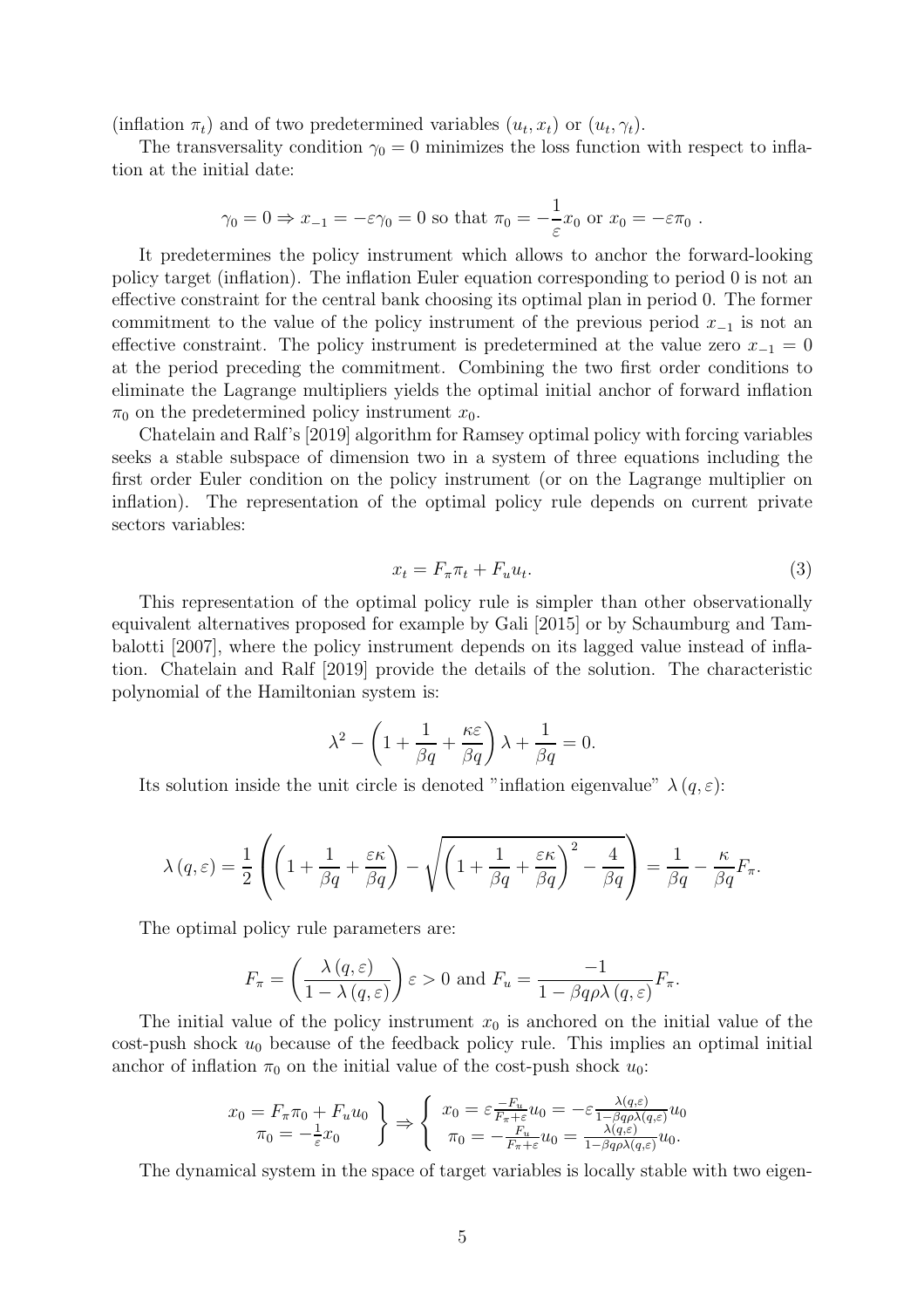values inside the unit circle:  $0 < \rho < 1$  and  $0 < \lambda (q, \varepsilon) < 1$ :

$$
\begin{pmatrix} E_{t-1}\pi_t \\ u_t \end{pmatrix} = \begin{pmatrix} \lambda(q,\varepsilon) & -\frac{1}{\beta q} - \frac{\kappa}{\beta q}F_u \\ 0 & \rho \end{pmatrix}^t \begin{pmatrix} \frac{\lambda(q,\varepsilon)}{1-\beta q\rho\lambda(q,\varepsilon)} \\ 1 \end{pmatrix} u_0.
$$

The positive correlation ( $\kappa > 0$ ) between current inflation and current output gap implies a negative correlation  $\left(-\frac{\kappa}{\beta q}\right)$  between future inflation and current output gap. The positive sign of the policy rule parameter  $(F_\pi(q,\varepsilon) > 0)$  satisfies this necessary condition in order to lean against inflation spirals:

$$
0 < \lambda (q, \varepsilon) = \frac{1}{\beta q} - \frac{\kappa}{\beta q} F_{\pi} (q, \varepsilon) < 1 < \frac{1}{\beta q} \Rightarrow -\frac{\kappa}{\beta q} F_{\pi} (q, \varepsilon) < 0.
$$

The sign of the correlation of expected inflation with the policy instrument determines the sign of the response of the policy instrument to the policy target in the optimal policy rule. By contrast, in the accelerationist Phillips curve, Clarida, Gali and Gertler [2001] mention that there is a positive sign of the correlation between expected inflation and current output gap  $(-\frac{\kappa}{\beta q})$ . If  $\kappa < 0$ , because negative feedback requires  $-\frac{\kappa}{\beta q}F_{\pi} < 0$ , the sign of the optimal policy rule is negative  $(F_{\pi} < 0)$ .

## 3 DISCRETION

There is a long history of different definitions of "discretion" for stabilization policy (Chatelain and Ralf [2020a]). Clarida, Gali and Gertler [1999] and Gali ([2015], chapter 5) define "discretion" (or discretion equilibrium) as the case where policy makers reoptimize with certainty each period.

**Proposition 1** When policy makers re-optimize each period  $(q = 0)$ , they do static op*timization each period even if the private sector's transmission mechanism is dynamic.*

**Proof.** If  $q = 0$ , the policy maker's discounted loss function boils down to a *static utility*  $((\beta.0)^0 = 1, (\beta.0)^t = 0, t = 1, 2, \ldots)$ . The policy maker only values the current period, as he knows he will be replaced next period, whatever the duration of the next period:

$$
V^{jj}(u_0) = -E_0 \sum_{t=0}^{t=+\infty} (\beta q)^t \left[ \frac{1}{2} \left( \pi_t^2 + \frac{\kappa}{\varepsilon} x_t^2 \right) + \beta (1-q) V^{jk}(u_t) \right] = -\frac{1}{2} \left( \pi_0^2 + \frac{\kappa}{\varepsilon} x_0^2 \right).
$$

The policy maker's infinite horizon transversality condition is always satisfied as he does not survive the current period and as his discount factor is zero after his single period of life. Because the policy maker does not value the future, he does not take into account private sector expectations in the new-Keynesian Phillips curve. He only considers a static Phillips curve with an exogenous intercept:

$$
\pi_0 = \kappa x_0 + \beta 0 E_0 \pi_1 + \beta (1 - 0) E_0 \pi_1^k + u_0 = \kappa x_0 + u_0 + \beta E_0 \pi_1^{k-1}, u_0 + \beta E_0 \pi_1^{k+1-1} \text{ given.}
$$

The superscript for the policy maker index  $k$  is now identical to the period index, as each period corresponds to a new policy maker.

As expected inflation is not taken into account by successive policy makers, one order (or one dimension) of the dynamics of inflation is removed in discretion. By contrast, for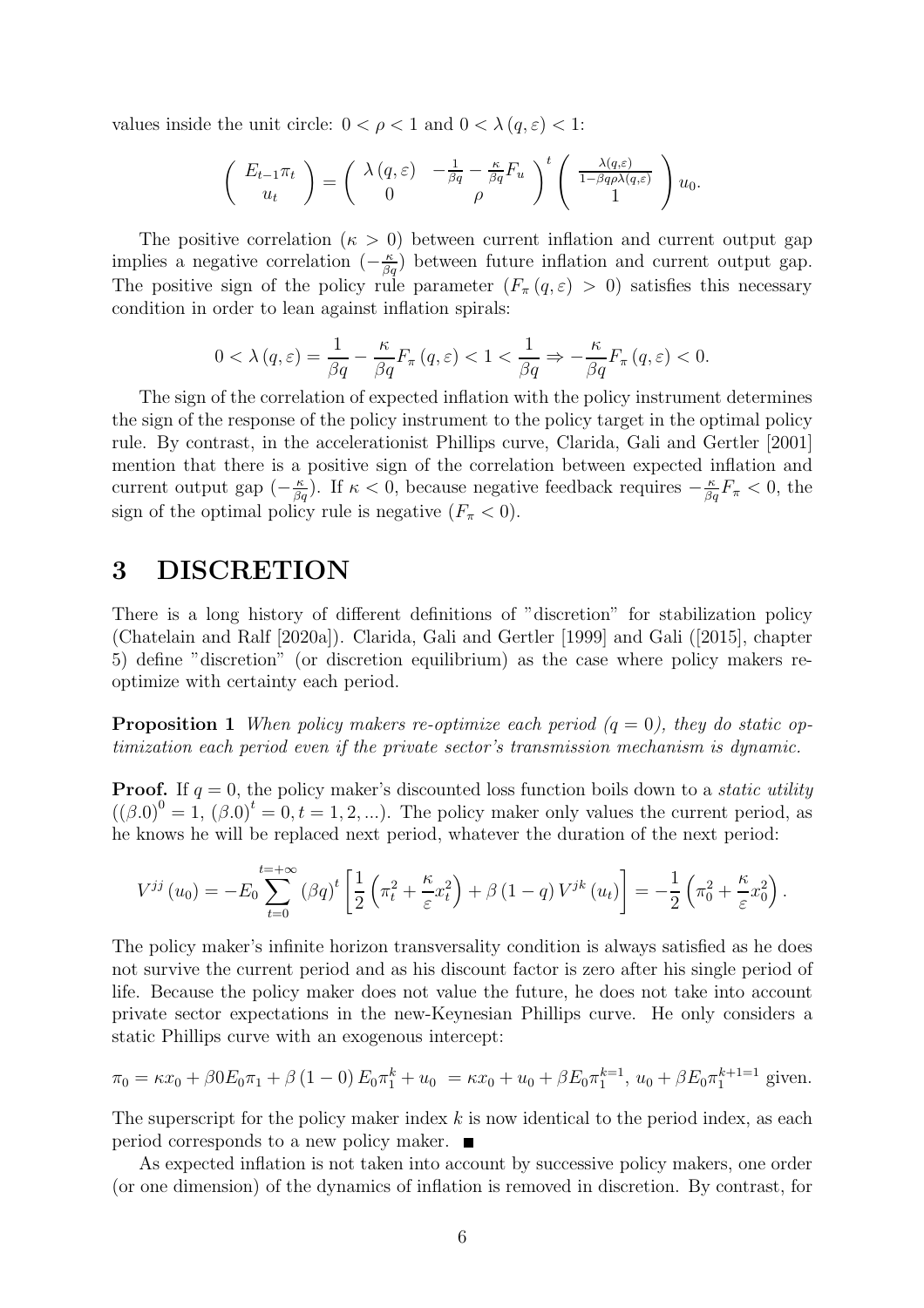a non-zero probability of not reneging commitment,  $(q > 0)$ , the policy maker takes into account private sector expectations. This causes the bifurcation of the dynamic system between discretion  $(q = 0)$  versus quasi-commitment  $(q \in [0, 1])$ , see section 3.

Proposition 2 *The policy makers' static optimizations of an otherwise dynamic transmission mechanism implies locally unstable dynamics of the dynamic transmission mechanism.*

Proof. On an iso-utility curve, the derivative of the loss function is equal to zero:

$$
dL = \pi_0 d\pi_0 + \frac{\kappa}{\varepsilon} x_0 dx_0 = 0 \Rightarrow \frac{\partial \pi_0}{\partial x_0} = -\frac{\kappa}{\varepsilon} \frac{x_0}{\pi_0}.
$$

The policy maker's first order condition is such that the iso-utility ellipse is tangent to the slope of the static Phillips curve with a given intercept:

$$
\frac{\partial \pi_0}{\partial x_0} = \kappa = -\frac{\kappa}{\varepsilon} \frac{x_0}{\pi_0} \Rightarrow x_0 = -\varepsilon \pi_0.
$$

This static optimization implies a proportional policy rule with the exact negative correlation of the policy instrument (output gap) with the policy target (inflation). The proportional parameter is the opposite of the household's elasticity of substitution between goods. Any increase of current inflation is instantaneously related to a decrease of current output. This static optimal program is repeatedly solved each period by each new policy maker of period t:

$$
x_t = -\varepsilon \pi_t \text{ for } t = 0, 1, 2, \dots \text{ with } \varepsilon > 1. \tag{4}
$$

.

Substituting this policy rule in the new-Keynesian Phillips curve, one has this recursive unstable dynamics for inflation, denoted the discretionary inflation eigenvalue  $\lambda(0,\varepsilon)$  for  $q=0$ :

$$
E_t \pi_{t+1}^{t+1} = \left(\frac{1+\kappa \varepsilon}{\beta}\right) \pi_t - \frac{1}{\beta} u_t \text{ with } 1 < \frac{1}{\beta} < \lambda(0, \varepsilon) = \frac{1+\kappa \varepsilon}{\beta}
$$

The policy maker lives only the current period. He sets a zero weight on future inflation. For the policy maker, it does not matter what happens as long as it is not in his instantaneous lifetime. *The policy maker does not care in his loss function that his static optimal policy leads to sub-optimal unstable dynamics in the future.* The economy dynamic system is locally unstable with the inflation dynamics eigenvalue outside the unit circle  $(\lambda(0, \varepsilon) > \frac{1+\kappa}{\beta} > 1)$  and the cost-push shock autoregressive root inside the unit circle  $(0 < \rho < 1)$ :

$$
\begin{pmatrix}\n\lambda(0,\varepsilon) = \frac{1}{\beta} + \frac{\kappa}{\beta}\varepsilon & -\frac{1}{\beta} \\
0 & \rho\n\end{pmatrix}\n\begin{pmatrix}\n\pi_t \\
u_t\n\end{pmatrix} =\n\begin{pmatrix}\nE_t \pi_{t+1}^{t+1} \\
u_{t+1}\n\end{pmatrix}.
$$
\n(5)

The optimal policy for a static Phillips curve assuming a positive correlation between current inflation and current output gap ( $\kappa > 0$ ) but excluding inflation expectations, leads to an optimal solution where the output gap responds negatively to inflation  $(F_\pi =$  $-\varepsilon$  < 0). This example shows that the optimal solution of static optimization can be different from the solution of dynamic optimization (Phillips [1954]).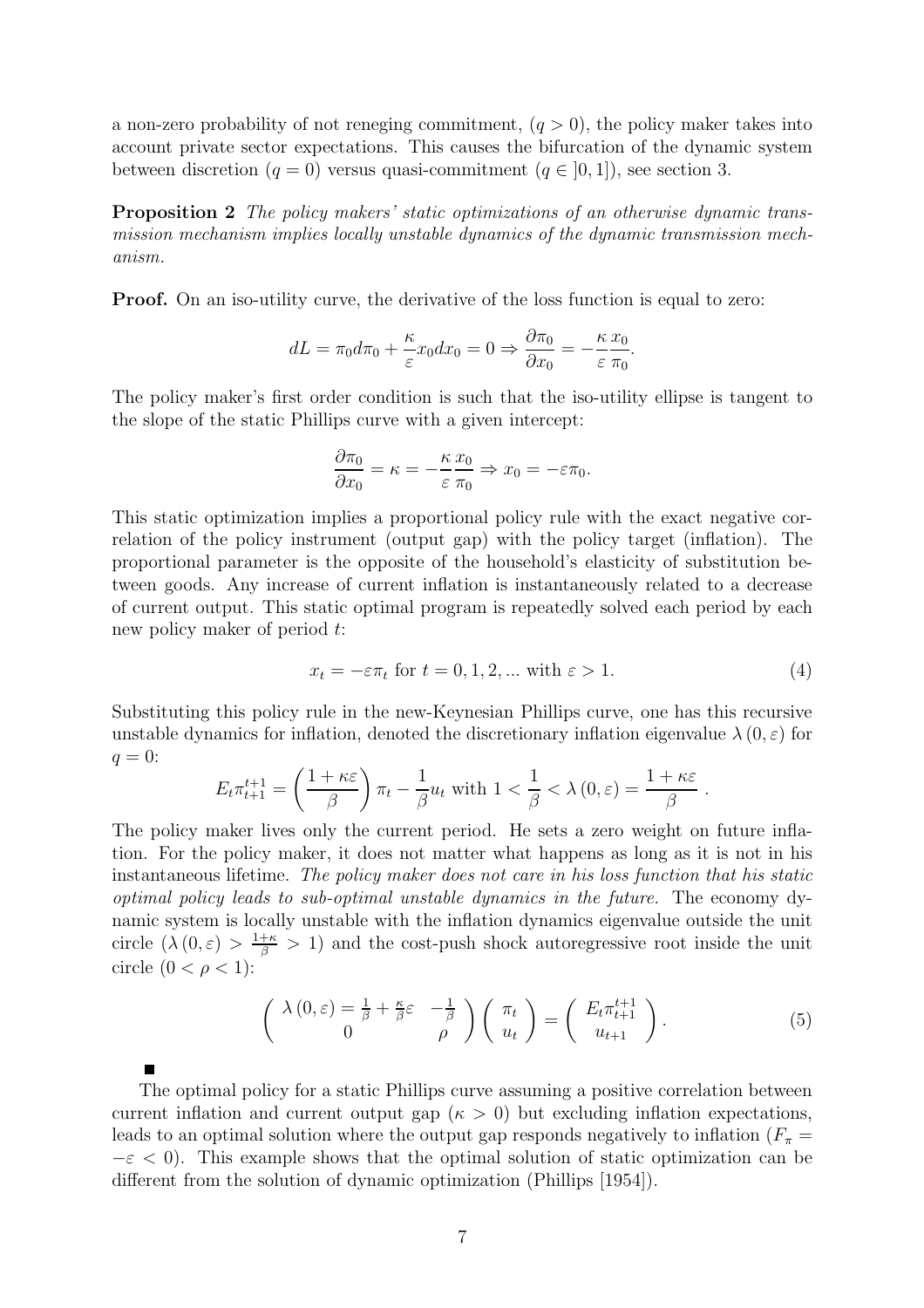The policy makers' sub-optimal static optimizations of a dynamic transmission mechanism implies locally unstable dynamics in the space of policy targets. Starting with

Hypothesis  $H_1$ : Policy makers re-optimize every period,  $q = 0$ ,

building epicycles on epicycles, four additional restrictions on private sector's behavior have to be imposed in order to restrict inflation dynamics to the stable subspace of dimension one within the unstable space of dimension two. These four assumptions are not explicitly spelled out in Clarida, Gali and Gertler [1999] and in Gali [2015]:

Hypothesis  $H_2$ : The private sector expectation of inflation  $E_t \pi_1^{k+1=1}$  does not depend on current and past values of inflation.

Hypothesis  $H_3$ : The private sector does not select paths with inflation or deflation spirals.

Hypothesis  $H_4$ : The policy instrument  $x_t$  is a non-predetermined variable without a given initial condition  $x_0$ .

Hypothesis  $H_5$ : Policy makers and the private sector measure with infinite precision the initial and the future values of variables and the structural parameters of the transmission mechanism.

**Proposition 3** *Under assumptions*  $H_i$  ( $i = 1, ..., 5$ ), *Blanchard and Kahn's* [1980] de*terminacy condition forces a unique solution with an exact correlation of inflation and output gap with the cost-push shock.*

Proof. Blanchard and Kahn's [1980] solution is given by the unique slope of the eigenvectors of the given stable eigenvalue  $0 < \rho < 1$  of the predetermined cost-push shock:

$$
\begin{pmatrix}\n\frac{1}{\beta} + \frac{\kappa}{\beta} \varepsilon & -\frac{1}{\beta} \\
0 & \rho\n\end{pmatrix}\n\begin{pmatrix}\n\pi_t \\
u_t\n\end{pmatrix} = \rho \begin{pmatrix}\n\pi_t \\
u_t\n\end{pmatrix} \Rightarrow \begin{pmatrix}\n\frac{1}{\beta} + \frac{\kappa}{\beta} \varepsilon - \rho\n\end{pmatrix}\n\pi_t = \frac{1}{\beta} u_t.
$$

There is an exact positive correlation between inflation and the cost-push shock:

$$
\pi_t = \left(\frac{1}{1 - \beta \rho + \kappa \varepsilon}\right) u_t.
$$
\n(6)

Combining this equation with the policy rule leads to an exact negative correlation between output gap  $x_t$  and the cost-push shock  $u_t$ :

$$
x_t = -\varepsilon \left( \frac{1}{1 - \beta \rho + \kappa \varepsilon} \right) u_t.
$$
 (7)

The dynamics of inflation is locally unstable in the space  $(\pi_t, u_t)$  of dimension two. However, inflation dynamics is constrained to vary in a stable subspace of dimension one, which is lower than the dimension of the policy target and forcing variables dynamics. For example, if  $u_t$  is exogenous imported inflation, inflation  $\pi_t$  would be exactly correlated with imported inflation, without any relation to other drivers of inflation within the country.

For practitioners of monetary policy, the assumption  $H_5$  of perfect measurement stretches credulity to its limit, because of the measurement issues for inflation, for the output gap, for the cost-push shock, for the slope  $\kappa(\beta, \varepsilon, \alpha_L, \theta, \sigma, \varphi)$  of the new-Keynesian Phillips curve (Mavroeidis *et al.* [2015]) and for the correlation of expected inflation with current inflation  $(1/\beta)$ . Because of these imperfect measurements, in the real world, the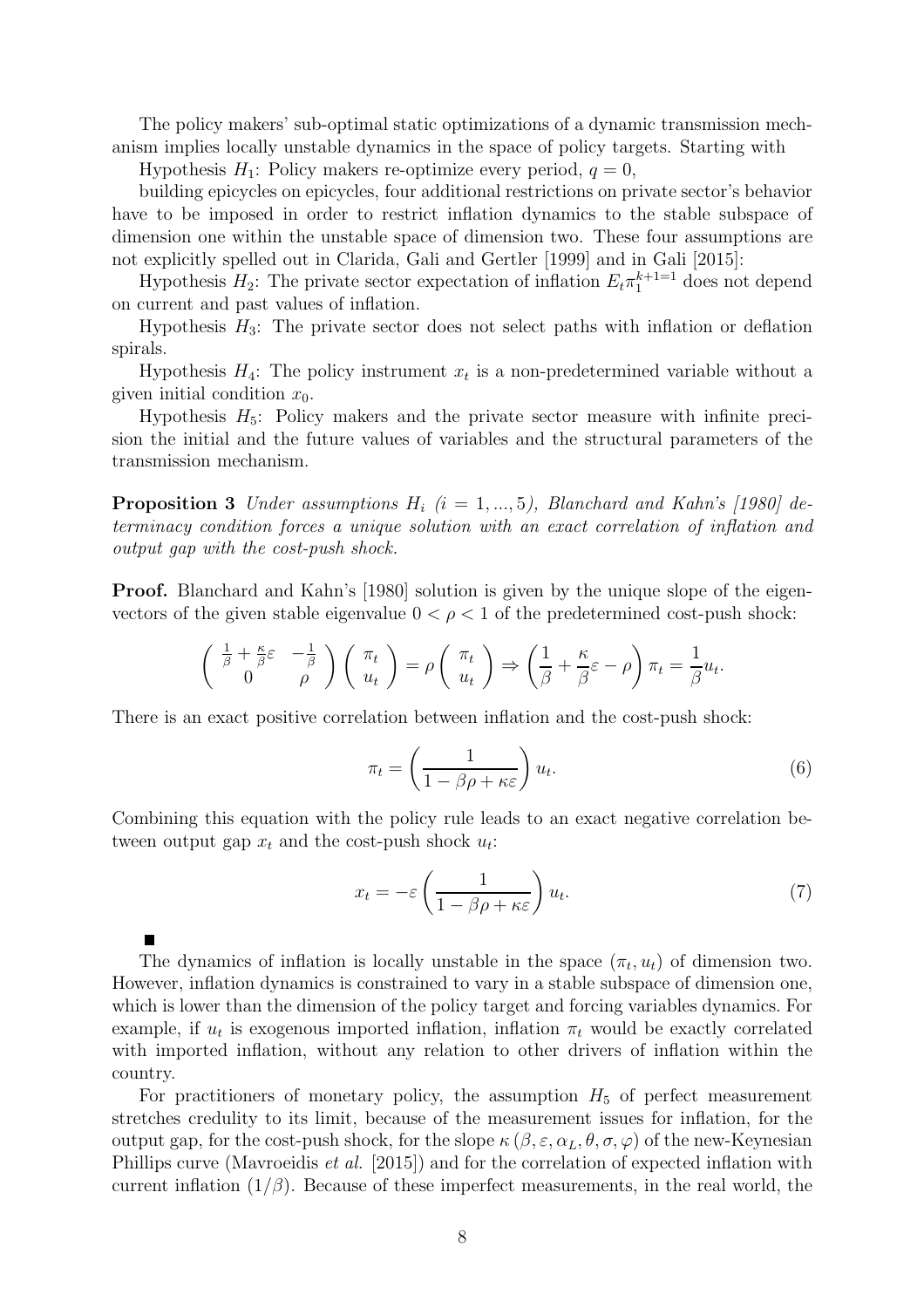probability to select unstable paths with inflation and deflation spirals is equal to one with the discretion policy rule.

## 4 BIFURCATION

### 4.1 Inflation Eigenvalue

Going from monetary policy with quasi commitment to discretionary policy results in a fundamental change of the properties of the dynamical system.

**Proposition 4** *For any value of the elasticity of substitution between goods*  $\varepsilon > 1$ *:* 

*(i) There is a saddle-node bifurcation on the inflation eigenvalue when shifting from quasi-commitment*  $(q \in [0, 1]$  *with stable eigenvalue*  $0 < \lambda (q, \varepsilon) < 1$ *) to discretion*  $(q = 0, 1]$ *with unstable eigenvalue*  $\lambda(0, \varepsilon) > 1$ *):* 

$$
0<\lambda_{\min}<\lambda\left(q,\varepsilon\right)<\frac{1}{1+\kappa_{\max}}<1<\frac{1+\kappa_{\max}}{\beta}<\lambda\left(0,\varepsilon\right)<\frac{1}{\beta}+\frac{1}{\beta}\frac{\kappa_{\max}}{\alpha_{L}}.
$$

*(ii) The optimal inflation persistence decreases with the policy maker's credibility measured by the probability of not reneging commitment*  $q \in [0, 1]$ :

$$
\frac{\partial \lambda (q, \varepsilon)}{\partial q} < 0.
$$

*(iii) The inflation eigenvalue decreases (respectively increases) with the elasticity of substitution*  $\varepsilon$  *for quasi-commitment*  $(q \in [0, 1])$  (respectively for discretion  $(q = 0)$ ):

$$
\frac{\partial \lambda (q, \varepsilon)}{\partial \varepsilon} < 0 < \frac{\partial \lambda (0, \varepsilon)}{\partial \varepsilon} = \frac{\kappa}{\beta}
$$

**Proof.** For (i), we first seek the limits of  $\kappa(\varepsilon) \varepsilon$  which is an increasing function of  $\varepsilon \in \left] 1, +\infty \right[,$ 

$$
\lim_{\varepsilon \to 1^{+}} \kappa(\varepsilon) \varepsilon = \left(\sigma + \frac{\varphi + \alpha_{L}}{1 - \alpha_{L}}\right) \frac{(1 - \theta)(1 - \beta\theta)}{\theta} (1 - \alpha_{L}) = \kappa_{\max}
$$
\n
$$
\lim_{\varepsilon \to +\infty} \kappa(\varepsilon) \varepsilon = \left(\sigma + \frac{\varphi + \alpha_{L}}{1 - \alpha_{L}}\right) \frac{(1 - \theta)(1 - \beta\theta)}{\theta} \frac{(1 - \alpha_{L})}{\alpha_{L}} = \frac{\kappa_{\max}}{\alpha_{L}} \text{ with } 0 < \alpha_{L} < 1
$$
\n
$$
\Rightarrow \kappa_{\max} < \kappa(\varepsilon) \varepsilon < \frac{\kappa_{\max}}{\alpha_{L}}.
$$

For discretion, the inflation eigenvalue is an increasing affine function of  $\kappa \varepsilon$  with boundaries:

$$
1 < \frac{1}{\beta} < \frac{1}{\beta} + \frac{1}{\beta} \kappa_{\max} < \lambda(0, \varepsilon) = \frac{1}{\beta} + \frac{1}{\beta} \kappa \varepsilon < \frac{1}{\beta} + \frac{1}{\beta} \frac{\kappa_{\max}}{\alpha_L}.
$$

For quasi-commitment,  $\lambda(q,\varepsilon)$  is obtained solving a linear quadratic regulator model so that the inflation eigenvalue is necessarily within the range ]0, 1[. It is a decreasing function of  $\beta q$ , of q (according to (i)) of  $\kappa \varepsilon$  and of  $\varepsilon$  with this upper bound:

$$
\lim_{q \to 0^+ \varepsilon \to 1^+} \lambda(q, \varepsilon) = \frac{1}{2} \left( 1 + \frac{1}{\beta q} + \frac{\kappa \varepsilon}{\beta q} \right) - \sqrt{\frac{1}{4} \left( 1 + \frac{1}{\beta q} + \frac{\kappa \varepsilon}{\beta q} \right)^2 - \frac{1}{\beta q}} = \frac{1}{1 + \kappa_{\text{max}}} < 1
$$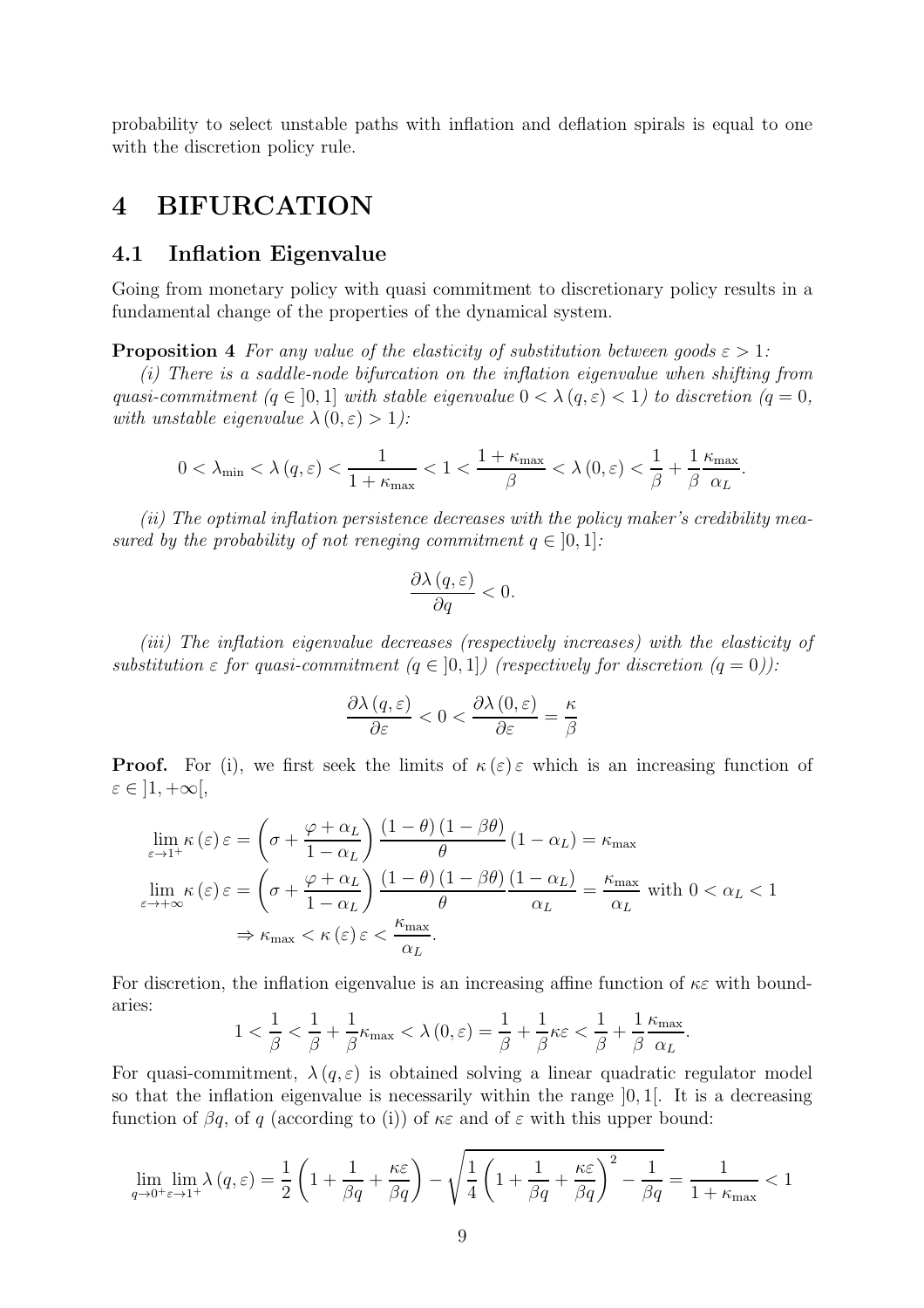which is true because:

$$
\lim_{q\to 0^+}\frac{1}{2}\left(1+\frac{1}{\beta q}+\frac{1}{\beta q}\kappa_{\max}\right)-\sqrt{\frac{1}{4}\left(1+\frac{1}{\beta q}+\frac{1}{\beta q}\kappa_{\max}\right)^2-\frac{1}{\beta q}}=\frac{1}{1+\kappa_{\max}}<1
$$

and because when  $q \to 0^+$ :

$$
\lambda(q,\varepsilon) \sim \frac{1+\kappa}{2\beta q} \left(1 - \sqrt{1 - \frac{4\beta q}{(1+\kappa)^2}}\right) \sim \frac{1+\kappa}{2\beta q} \frac{1}{2} \frac{4\beta q}{(1+\kappa)^2} = \frac{1}{1+\kappa}.
$$

Its lower bound is strictly positive:

$$
\lim_{q \to 1^{-} \varepsilon \to +\infty} \lambda(q, \varepsilon) = \lambda_{\min} = \frac{1}{2} \left( 1 + \frac{1}{\beta} + \frac{1}{\beta} \frac{\kappa_{\max}}{\alpha_L} \right) - \sqrt{\frac{1}{4} \left( 1 + \frac{1}{\beta} + \frac{1}{\beta} \frac{\kappa_{\max}}{\alpha_L} \right)^2 - \frac{1}{\beta}} > 0.
$$

For (ii), see appendix. For claim (iii):

$$
\operatorname{sign} \frac{\partial \lambda (q, \varepsilon)}{\partial \varepsilon} = \operatorname{sign} \frac{\kappa}{\beta q} - \frac{\frac{1}{2} \left( 1 + \frac{1}{\beta q} + \frac{\varepsilon \kappa}{\beta q} \right) \left( \frac{\kappa}{\beta q} \right)}{\sqrt{\left( 1 + \frac{1}{\beta q} + \frac{\varepsilon \kappa}{\beta q} \right)^2 - \frac{4}{\beta q}}}
$$
\n
$$
= \operatorname{sign} \sqrt{\left( 1 + \frac{1}{\beta q} + \frac{\varepsilon \kappa}{\beta q} \right)^2 - \frac{4}{\beta q}} - \left( 1 + \frac{1}{\beta q} + \frac{\varepsilon \kappa}{\beta q} \right)
$$
\n
$$
= \operatorname{sign} \left( -2\lambda (q, \varepsilon) \right) < 0
$$

4.2 Rule parameter

П

The inflation rule parameter  $F_{\pi}$  is an affine and decreasing function of the inflation eigenvalue  $\lambda$ :

$$
F_{\pi}(q,\varepsilon) = \frac{1}{\kappa} - \frac{\beta q}{\kappa} \lambda(q,\varepsilon).
$$

**Proposition 5** *For any value of the elasticity of substitution between goods*  $\varepsilon > 1$ *, the inflation policy rule parameter*  $F_{\pi}(q, \varepsilon)$  *is positive and increasing with the elasticity of substitution for quasi-commitment*  $(q \in [0, 1])$ *, whereas*  $F_{\pi}(0, \varepsilon)$  *is negative, below* −1 *and decreasing with the elasticity of substitution*  $F_{\pi}(0,\varepsilon)$  *for discretion:* 

$$
-\infty < F_{\pi}(0, \varepsilon) = -\varepsilon < -1 < 0 < F_{\pi}(q, \varepsilon) = \frac{\lambda(q, \varepsilon)}{1 - \lambda(q, \varepsilon)} \varepsilon.
$$
\n
$$
\frac{\partial F_{\pi}(0, \varepsilon)}{\partial \varepsilon} < 0 < \frac{\partial F_{\pi}(q, \varepsilon)}{\partial \varepsilon}
$$

Proof. For quasi-commitment, the policy rule parameter of the response to inflation is a decreasing function of credibility  $q$  and an increasing function of the elasticity of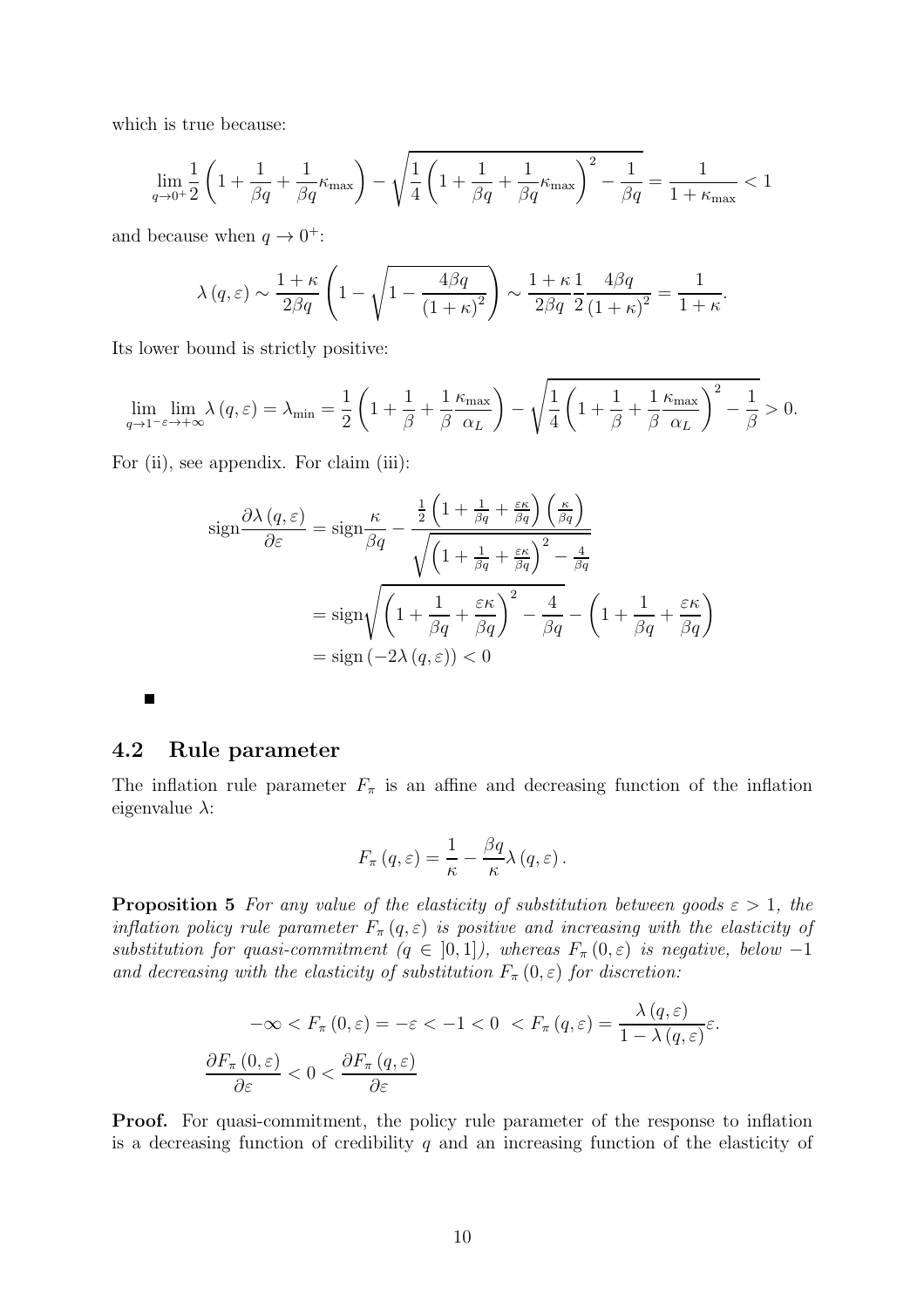substitution  $\varepsilon$ . To prove that the policy rule is positive, it is sufficient to prove:

$$
\lim_{q \to 1^- \varepsilon \to 1^+ \kappa} \frac{1}{\kappa} - \frac{\beta q}{\kappa} \left( \frac{1}{2} \left( 1 + \frac{1}{\beta q} + \frac{\kappa \varepsilon}{\beta q} \right) - \sqrt{\frac{1}{4} \left( 1 + \frac{1}{\beta q} + \frac{\kappa \varepsilon}{\beta q} \right)^2 - \frac{1}{\beta q}} \right) > 0.
$$

When  $q = 1$  and when  $\varepsilon \to 1^+$ 

$$
F_{\pi}(q,\varepsilon) > \frac{1}{\kappa_{\max}} - \frac{\beta}{\kappa_{\max}} \left( \frac{1}{2} \left( 1 + \frac{1}{\beta} + \frac{\kappa_{\max}}{\beta} \right) - \sqrt{\frac{1}{4} \left( 1 + \frac{1}{\beta} + \frac{\kappa_{\max}}{\beta} \right)^2 - \frac{1}{\beta}} \right) > 0.
$$

In this case, one shows in the appendix that  $F_{\pi} > 0$  is equivalent to  $\kappa_{\max} + \beta > \beta$  which is true because  $\kappa_{\text{max}} > 0$ .

# 5 IMPULSE RESPONSE FUNCTIONS AND WEL-FARE

## 5.1 Initial anchor of inflation

To ensure stability after a cost-push shock, inflation has to jump to the stable manifold. The size of this initial anchor depends on the elasticity of substitution between goods and the credibility of the policy maker.

**Proposition 6** *For any value of the elasticity of substitution between goods*  $\varepsilon > 1$ *,* 

*(i) The initial anchor (or jump) of inflation on the cost-push shock decreases with the elasticity of substitution between goods for both quasi-commitment and discretion.*

*(ii) The initial jump of inflation is an increasing function of the limited credibility* q *of the policy maker.*

*(iii) The initial anchor of near-zero credibility is always strictly smaller than the initial anchor in the case of zero credibility:*

$$
\pi_0(q,\varepsilon) = \frac{\lambda(q,\varepsilon)}{1 - \beta q \rho \lambda(q,\varepsilon)} u_0 \leq \pi_0(0,\varepsilon) = \frac{1}{1 - \beta \rho + \kappa(\varepsilon) \varepsilon} u_0.
$$

Proof. (i) It is straightforward to check that:

$$
\frac{\partial \pi_0(q,\varepsilon)}{\partial \varepsilon} < 0, \, \frac{\partial \pi_0(0,\varepsilon)}{\partial \varepsilon} < 0
$$

For discretion, the anchor of inflation is a decreasing function of  $\kappa(\varepsilon) \varepsilon$  which is an increasing function of  $\varepsilon$ . As  $\kappa_{\max} < \kappa(\varepsilon) \varepsilon < \frac{\kappa_{\max}}{\alpha_L}$ , the zero credibility initial anchor of inflation  $(\pi_0/u_0)$  is bounded as follows:

$$
0<\frac{1}{1-\beta\rho+\frac{\kappa_{\max}}{\alpha_L}}<\frac{1}{1-\beta\rho+\kappa\varepsilon}<\lim_{\varepsilon\to 1}\frac{1}{1-\beta\rho+\kappa\varepsilon}=\frac{1}{1-\beta\rho+\kappa_{\max}}.
$$

For limited credibility, the anchor of inflation is a decreasing function of  $\kappa(\varepsilon) \varepsilon$  which is an increasing function of  $\varepsilon$ . As  $\kappa_{\max} < \kappa \varepsilon < \frac{\kappa_{\max}}{\alpha_L}$ , the non-zero credibility initial anchor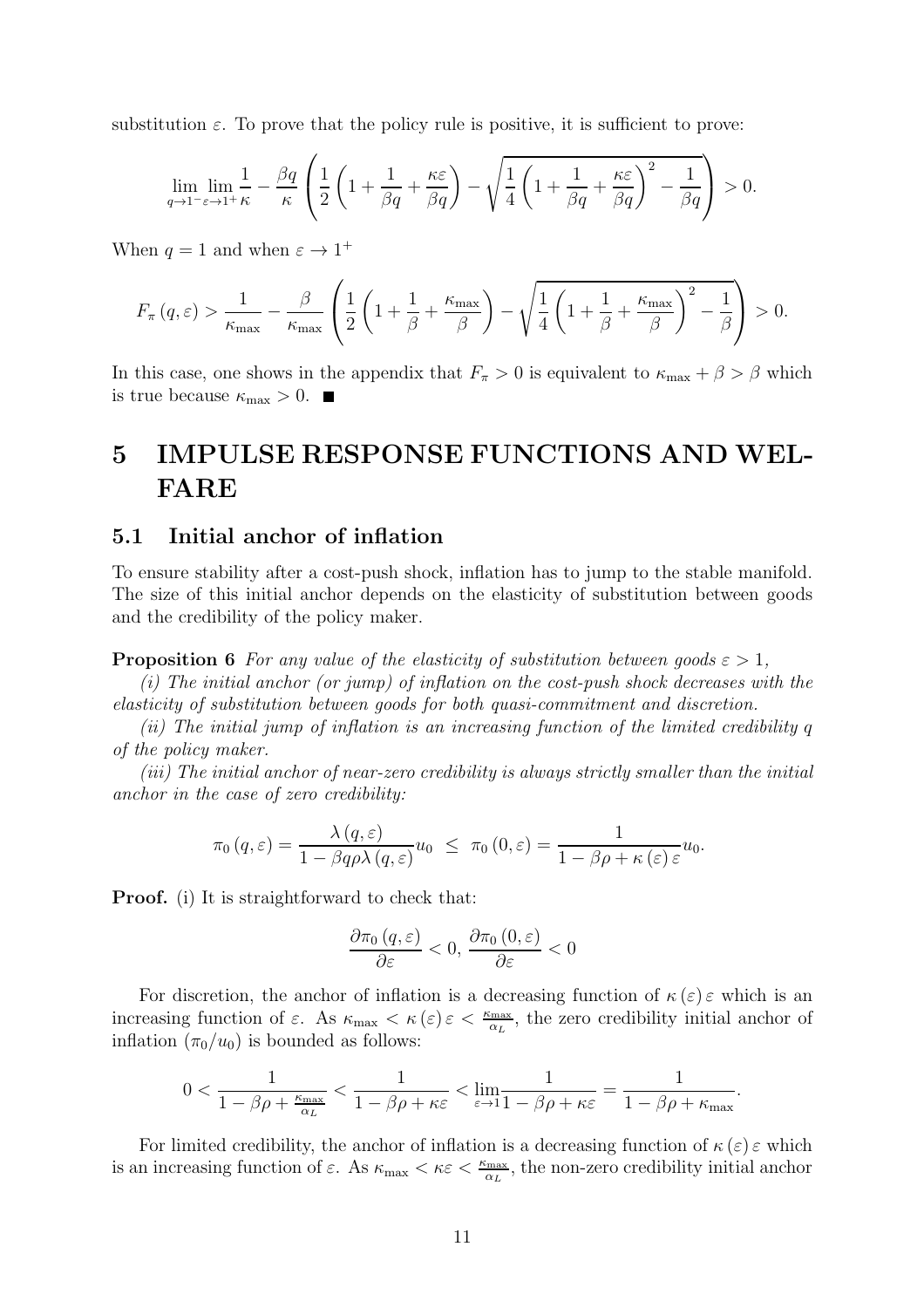of inflation  $(\pi_0/u_0)$  upper bound is:

$$
\lim_{q \to 1^{-} \varepsilon \to 1} \frac{\lambda}{1 - \beta q \rho \lambda} = \lim_{q \to 1^{-} \varepsilon \to 1} \frac{\lambda}{1 - \beta \rho \lambda} > 1,
$$

with:

$$
\lim_{q \to 1^{-\varepsilon}} \lim_{\varepsilon \to 1} \lambda(q, \varepsilon) = \frac{1}{2} \left( 1 + \frac{1}{\beta} + \frac{\kappa_{\max}}{\beta} \right) - \sqrt{\frac{1}{4} \left( 1 + \frac{1}{\beta} + \frac{\kappa_{\max}}{\beta} \right)^2 - \frac{1}{\beta}} < 1.
$$

(ii) It is straightforward to check that:

$$
\frac{\partial \pi_0(q,\varepsilon)}{\partial q} > 0 \text{ for } q \in [0,1]
$$

(iii) The initial anchor of near-zero credibility is always strictly smaller than the initial anchor in the case of zero credibility. The gap tends to zero when the auto-correlation of the forcing variable tends to zero and when the elasticity of substitution tends to one:  $\rho \to 0$  and  $\varepsilon \to 1$ .

$$
\lim_{q \to 0^+} \frac{\lambda(q, \varepsilon)}{1 - \beta q \rho \lambda(q, \varepsilon)} = \lim_{q \to 0^+} \lambda(q, \varepsilon) \sim \frac{1}{1 + \kappa(\varepsilon)} < \frac{1}{1 - \beta \rho + \kappa(\varepsilon) \varepsilon}
$$

For Gali's [2015] calibration ( $\rho = 0.8$ ), for any elasticity of substitution  $\varepsilon > 1$  and for any probability of not reneging commitment  $q \in [0, 1]$ , the zero credibility initial anchor of inflation is much higher than the one with minimal credibility.  $\blacksquare$ 

### 5.2 Impulse response functions

The values of the parameters are taken from Gali's [2015] calibration:  $\rho = 0.8$ ,  $\beta = 0.99$ ,  $\varepsilon = 6$ ,  $\kappa = 0.1275$  obtained with  $\theta = 2/3$ ,  $1 - \alpha_L = 2/3$ ,  $\sigma = 1$  and  $\varphi = 1$ . Expected impulse response functions are shown in figure 1 for four different degrees of credibility q: 0 (discretion (Gali [2015]),  $10^{-7}$  (near-zero credibility), 0.5 (limited credibility), 1 (commitment, Gali [2015]).

#### INSERT FIGURE 1 HERE.

The parameters of the inflation dynamics change marginally between  $q = 1$  and  $q = 10^{-7}$ . Inflation eigenvalue increases from  $\lambda = 0.43$  to 0.57. Inflation sensitivity with a lagged cost-push shock shifts from  $-0.13$  to  $-0.08$ . Inflation initial anchor on a cost-push shock shifts from 0.65 to 0.57.

By contrast, the shifts from near-zero credibility  $q = 10^{-7}$  to zero credibility  $q = 0$ are large. Inflation eigenvalue increases from  $\lambda = 0.57$  to 1.78 (multiplied by 3, crossing the bifurcation value 1). Inflation sensitivity with a lagged cost-push shock shifts from  $-0.08$  to  $-1.01$  (multiplied by 12). Inflation initial anchor on a cost-push shock shifts from  $0.57$  to  $1.03$  (multiplied by  $1.8$ ).

The impulse response function of inflation of zero credibility is markedly above the impulse response functions of inflation with limited credibility, including near-zero credibility.

To check the lack of robustness to misspecification of discretion, we compute two impulse response functions facing a  $\pm 10\%$  error of the initial anchor of inflation. For quasi-commitment with near-zero credibility  $(q = 10^{-7})$ , the error gap of 10% with respect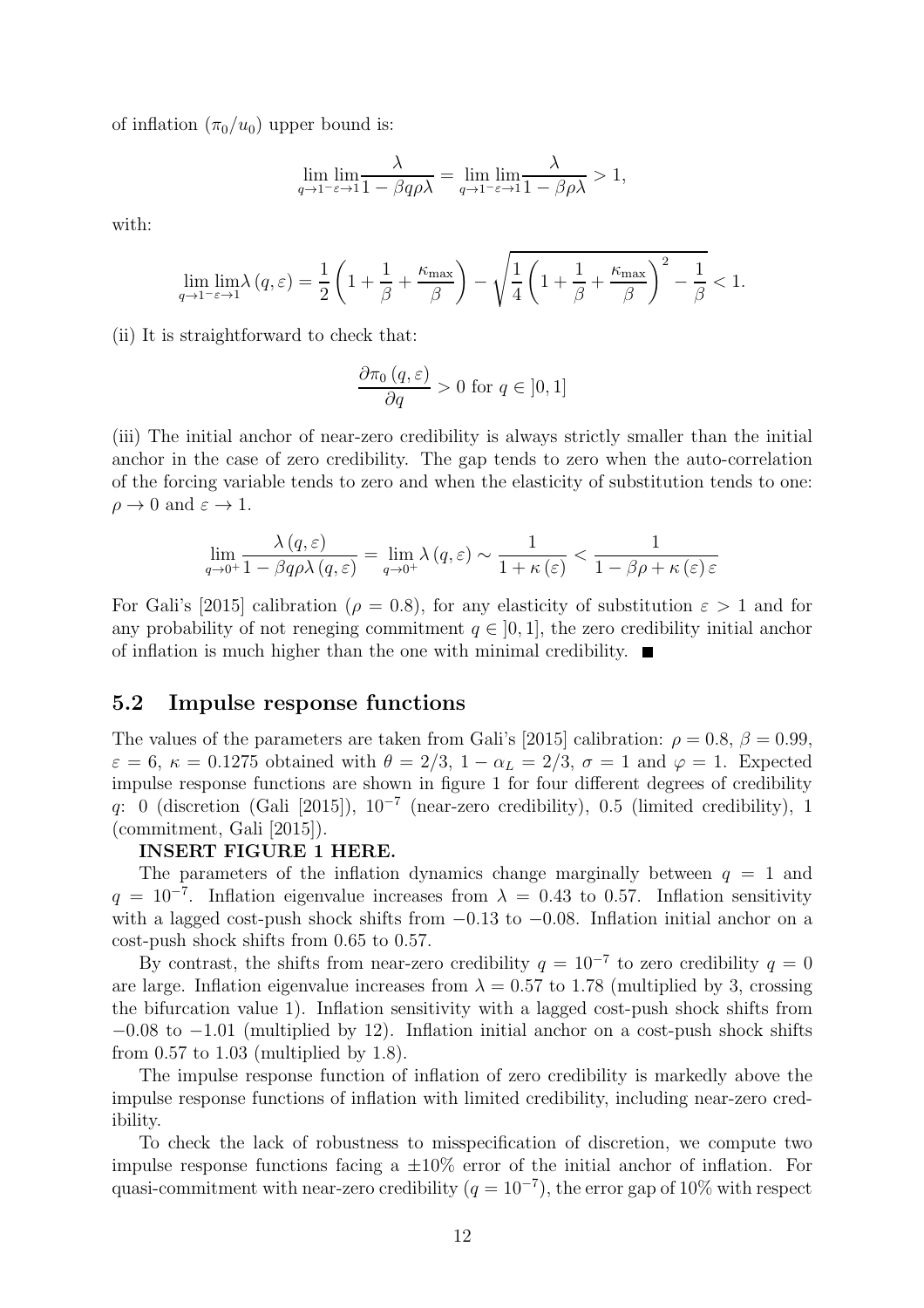to the perfect knowledge optimal path at the initial date is reduced to less than 1% after eight quarters (figure 2). For discretion  $(q = 0)$ , the error gap of 10% with respect to the perfect knowledge optimal path at the initial date is increased to 110% after four quarters due to inflation and deflation spirals in sharp contrast with near-zero credibilility  $q = 10^{-7}$ paths with  $\pm 10\%$  initial error also represented on figure 3.

### INSERT FIGURE 2 AND FIGURE 3 HERE.

## 5.3 Welfare Losses

We denote the welfare of discretionary policy  $W(0)$ . It is usually computed using households' discount factor of  $\beta = 0.99$  instead of policy maker's discount factor  $\beta q = 0$ :

$$
W(0) = -\frac{1}{2} \sum_{t=0}^{t=+\infty} \beta^t \left(\pi_t^2 + \frac{\kappa}{\varepsilon} x_t^2\right) = -\frac{1}{2} \left(1 + \frac{\kappa}{\varepsilon} \varepsilon^2\right) \left(\frac{1}{1 + \kappa \varepsilon - \beta \rho}\right)^2 \sum_{t=0}^{t=+\infty} \beta^t \left(\rho^t u_0\right)^2
$$
  

$$
W(0) = -\frac{1}{2} \frac{1 + \kappa \varepsilon}{\left(1 + \kappa \varepsilon - \beta \rho\right)^2} \frac{u_0^2}{1 - \beta \rho^2} = -5.09.
$$

In table 1, for comparison with the welfare of discretionary policy, the limited credibility welfare is computed using households' discount factor of  $\beta = 0.99$  instead of policy maker's discount factor  $\beta q$ . We simulate the model over 200 periods in order to compute welfare for different elasticities and different levels of credibility. One can also compute welfare losses of Ramsey optimal policy solving a Riccati equation (Chatelain and Ralf  $[2020b]$ .

Table 1: Welfare loss in percentage of welfare loss with infinite horizon commitment  $(w(q) = \frac{W(q)}{W(1)} - 1, \beta = 0.99)$  when varying the elasticity of substitution  $\varepsilon$  and credibility q

|               |                       |                       | $q=1$    | 0.8     | 0.5           | 0.1      | $10^{-7}$ |                    |
|---------------|-----------------------|-----------------------|----------|---------|---------------|----------|-----------|--------------------|
| $\varepsilon$ | $\kappa(\varepsilon)$ | $\kappa(\varepsilon)$ | W(1)     | w(q)    | w(q)          | w(q)     | w(q)      | w(q)               |
| 3193          | 0.00032               | $10^{-7}$             | $-2.119$ | $2.8\%$ | $6.8\%$       | 10.8%    | $2.1\%$   | 73\%               |
| 6             | 0.1275                | 0.02125               | $-2.688$ |         | $3.2\%$ 7.4\% | 10.9%    | $0.03\%$  | 89%                |
| 2.35          | 0.235                 | 0.1                   | $-3.489$ |         | $3.6\%$ 7.8%  | $10.2\%$ | $8.6\%$   | 111%               |
| 1.001         | 0.34                  | 0.34                  | $-7.971$ | $4.1\%$ | $7.8\%$       | $7\%$    | 23.6%     | $14\overline{1\%}$ |

Because there is a wide gap between the large impulse response functions of zerocredibility  $q = 0$  with respect to near zero credibility  $q = 10^{-7}$ , the welfare gap between near-zero versus zero credibility is also gigantic: from 71% if  $\varepsilon = 3193$  to 117% when  $\varepsilon$ tends to one.

When considering only limited credibility cases, the losses with respect to infinite horizon commitment are at most an increase of 24% of welfare losses in the limit case of the elasticity of substitution tending to 1, (corresponding to a large relative weight on output gap in the loss function of 0.34) for all the range of non-zero probabilities of reneging commitment.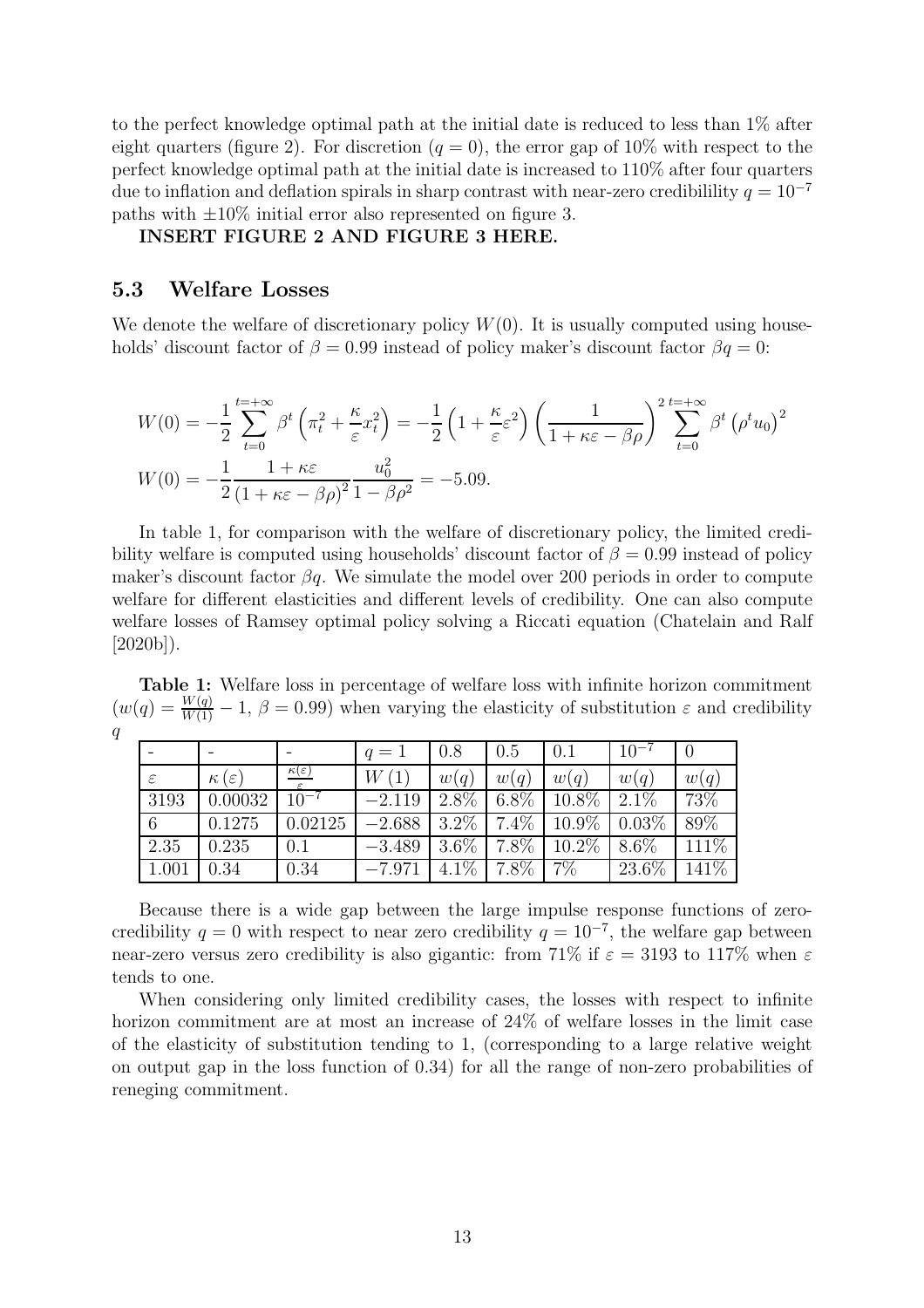## 6 CONCLUSION

When the probability to renege commitment tends to zero, the quasi-commitment equilibrium is never the limit of the equilibrium under discretion where the probability to renege commitment is exactly zero. The discretion equilibrium is obtained by static optimization of the policy maker of an otherwise dynamics transmission mechanism, which implies inflation or deflation spirals as soon as the parameters of the economy are not perfectly known.

FollowingOnce it is clear that the discretion equilibrium is not a relevant theory for stabilization policy, the empirical issue is the measurement of the sign of the slope of the new-Keynesian Phillips curve. If it turns out to be negative, the transmission mechanism corresponds to an accelerationist Phillips curve instead of the new-Keynesian Phillips curve. Unfortunately, for the U.S., nearly 50% of the estimates have a positive sign in a large number of estimations done by Mavroeidis et al. [2014]. Once this sign is known, the optimal response of the policy instrument to inflation will have the opposite sign under quasi-commitment.

## References

- [1] Blanchard O.J. and Kahn C. [1980], "The solution of linear difference models under rational expectations", *Econometrica,* 48(5), 1305–1311.
- [2] Chatelain, J. B. and Ralf, K. [2019], "A Simple Algorithm for Solving Ramsey Optimal Policy with Exogenous Forcing Variables", *Economics Bulletin,* 39(4), 2429– 2440.
- [3] Chatelain, J. B., and Ralf, K. [2020a], "How Macroeconomists Lost Control of Stabilization Policy: Towards Dark Ages", *European Journal of the History of Economic Thought*, 27(6), 938-982.
- [4] Chatelain, J. B., and Ralf, K. [2020b], "The Welfare of Ramsey Optimal Policy Facing Auto-regressive Shocks", *Economics Bulletin*, 40(2), 1797–1803.
- [5] Clarida, R., Gali, J., & Gertler, M. [1999], "The science of monetary policy: a new Keynesian perspective", Journal of economic literature, 37(4), 1661–1707.
- [6] Fujiwara, Kam and Sunakawa [2019], "On two notions of imperfect credibility in optimal monetary policies", *Economics Letters*, 174, 22–25.
- [7] Gali J. [2015], *Monetary Policy, Inflation, and the Business Cycle,* (2nd edition), Princeton University Press, Princeton.
- [8] Mavroeidis, S., Plagborg-Møller, M., & Stock, J. H. [2014]. Empirical evidence on inflation expectations in the New Keynesian Phillips Curve. *Journal of Economic Literature*, 52(1), 124-88.
- [9] Phillips, A. W. [1954]. Stabilisation policy in a closed economy. *The Economic Journal*, 64(254], 290-323.
- [10] Schaumburg, E., and Tambalotti, A. [2007]. An investigation of the gains from commitment in monetary policy. *Journal of Monetary Economics*, 54(2), 302-324.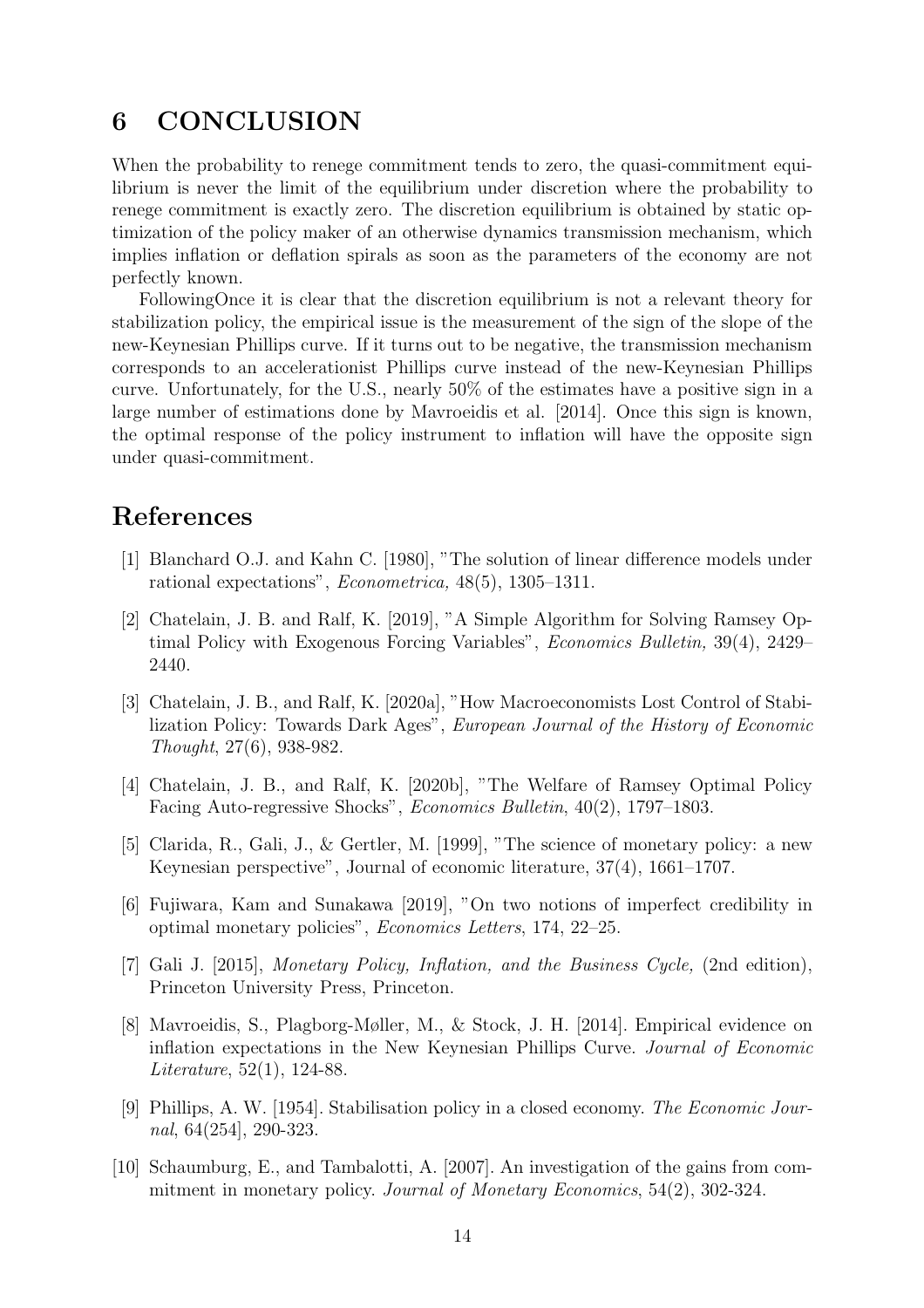## 7 APPENDIX

The new-Keynesian Phillips curve can be written as a function of the Lagrange multiplier where  $\kappa > 0$ ,  $0 < \beta < 1$  and  $0 < q < 1$ :

$$
E_t \pi_{t+1} + \frac{\kappa \varepsilon}{\beta q} \gamma_{t+1} = \frac{1}{\beta q} \pi_t - \frac{1}{\beta q} u_t - \frac{1-q}{q} E_t \pi_{t+1}^j
$$

We keep the notation of Gali [2015] chapter 5 of the Lagrange multiplier with one step ahead subscript  $\gamma_{t+1}$ . The Hamiltonian system is:

$$
\begin{pmatrix} 1 & \frac{\kappa \varepsilon}{\beta q} & 0 \\ 0 & 1 & 0 \\ 0 & 0 & 1 \end{pmatrix} \begin{pmatrix} \pi_{t+1} \\ \gamma_{t+1} \\ u_{t+1} \end{pmatrix} = \begin{pmatrix} \frac{1}{\beta q} & 0 & \frac{-1}{\beta q} \\ -1 & 1 & 0 \\ 0 & 0 & \rho \end{pmatrix} \begin{pmatrix} \pi_t \\ \gamma_t \\ u_t \end{pmatrix} + \begin{pmatrix} -\frac{1-q}{q} E_t \pi_{t+1}^j \\ 0 \\ 0 \end{pmatrix}.
$$

This leads to:

$$
\begin{pmatrix} \pi_{t+1} \\ \gamma_{t+1} \\ u_{t+1} \end{pmatrix} = \begin{pmatrix} \frac{1}{\beta q} + \frac{\kappa \varepsilon}{\beta q} & -\frac{\kappa \varepsilon}{\beta q} & -\frac{1}{\beta q} \\ -1 & 1 & 0 \\ 0 & 0 & \rho \end{pmatrix} \begin{pmatrix} \pi_t \\ \gamma_t \\ u_t \end{pmatrix} + \begin{pmatrix} -\frac{1-q}{q} E_t \pi_{t+1}^j \\ 0 \\ 0 \end{pmatrix}.
$$

The characteristic polynomial of the upper square matrix of the Hamiltonian system (with a determinant equal to  $\frac{1}{\beta q}$ ) is:

$$
\lambda^{2} - \left(1 + \frac{1}{\beta q} + \frac{\kappa \varepsilon}{\beta q}\right)\lambda + \frac{1}{\beta q} = 0.
$$

The Hamiltonian matrix has two stable roots  $\rho$  and  $\lambda$  and one unstable root  $\frac{1}{\beta q\lambda}$ :

$$
\lambda = \frac{1}{2} \left( 1 + \frac{1}{\beta q} + \frac{\kappa \varepsilon}{\beta q} - \sqrt{\left( 1 + \frac{1}{\beta q} + \frac{\kappa \varepsilon}{\beta q} \right)^2 - \frac{4}{\beta q}} \right) < \sqrt{\frac{1}{\beta q}} < \frac{1}{\beta q \lambda}.
$$

Policy rule parameter function of  $\lambda(\varepsilon)$  and  $\varepsilon$ :

$$
(1 - \lambda) \left(1 - \frac{1}{\beta q \lambda}\right) = -\frac{\kappa \varepsilon}{\beta q} \Longrightarrow \left(\frac{1 - \lambda}{\beta q \lambda}\right) \left(\frac{\beta q \lambda - 1}{\kappa}\right) = -\frac{\varepsilon}{\beta q} \Longrightarrow
$$

$$
F_{\pi} = \frac{1 - \beta q \lambda}{\kappa} = \left(\frac{\lambda}{1 - \lambda}\right) \varepsilon.
$$

The Hamiltonian system can be written as a function of the stable eigenvalue  $\lambda$ , after eliminating  $\varepsilon$ :

$$
\begin{pmatrix} \pi_{t+1} \\ \gamma_{t+1} \\ u_{t+1} \end{pmatrix} = \begin{pmatrix} \lambda + \frac{1}{\beta q \lambda} - 1 & 1 + \frac{1}{\beta q} - \lambda - \frac{1}{\beta q \lambda} & -\frac{1}{\beta q} \\ -1 & 1 & 0 \\ 0 & 0 & \rho \end{pmatrix} \begin{pmatrix} \pi_{t+1} \\ \gamma_{t+1} \\ u_{t+1} \end{pmatrix}.
$$

Proposition 7 *Rule parameters* P<sup>u</sup> *and* P<sup>z</sup> *of the response of the Lagrange multiplier on*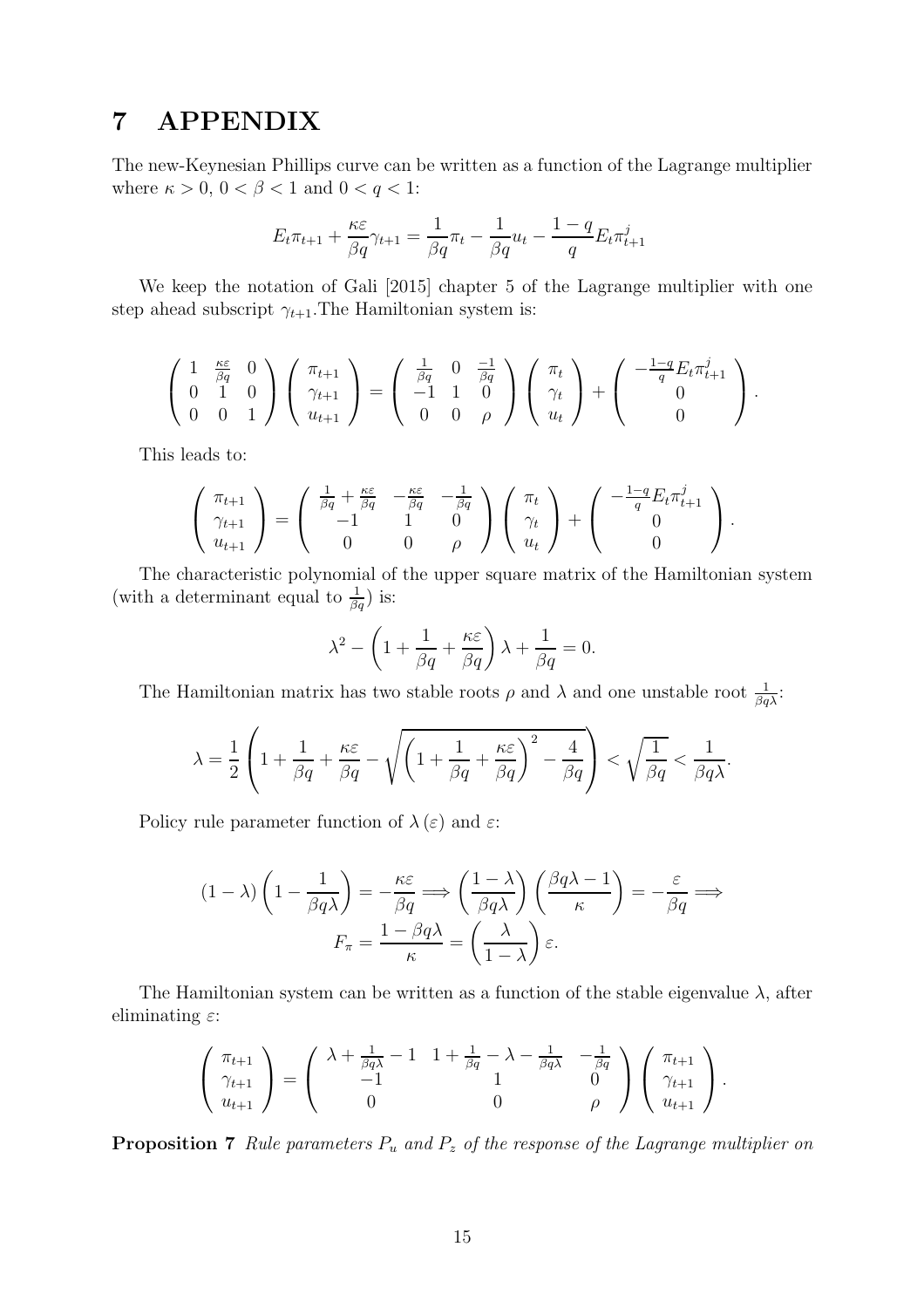*inflation to exogenous variables:*

$$
\gamma_t = P_\pi \pi_t + P_u u_t \tag{8}
$$

$$
P_{\pi} = \frac{1}{1 - \lambda} > 0, P_u = \frac{1}{1 - \lambda} \frac{\frac{1}{\beta q}}{\rho - \frac{1}{\beta q \lambda}} = \frac{1}{1 - \lambda} \frac{\lambda}{\beta q \lambda \rho - 1} < 0. \tag{9}
$$

**Proof.** The solution stabilizes the state-costate vector for any initial value of inflation  $\pi_0$ and of the exogenous variables  $u_0$  in a stable subspace of dimension two within a space of dimension three  $(\pi_t, \gamma_t, u_t)$  of the Hamiltonian system. We seek a characterization of the Lagrange multiplier  $\gamma_t$  of the form:

$$
\gamma_t = P_\pi \pi_t + P_u u_t.
$$

To deduce the control law associated with vector  $(P_{\pi}, P_{u})$ , we substitute it into the Hamiltonian system:

$$
\begin{pmatrix}\n\pi_{t+1} \\
P_{\pi}\pi_{t+1} + P_u u_{t+1} \\
u_{t+1} \\
\vdots \\
\pi_{t+1} \\
0\n\end{pmatrix}
$$
\n
$$
= \begin{pmatrix}\n\frac{1}{\beta q} - (1 - \lambda) \left(1 - \frac{1}{\beta q \lambda}\right) & (1 - \lambda) \left(1 - \frac{1}{\beta q \lambda}\right) & -\frac{1}{\beta q} \\
1 & 0 & 0 \\
0 & 0 & \rho\n\end{pmatrix} \begin{pmatrix}\n\pi_t \\
P_{\pi}\pi_t + P_u u_t \\
u_t\n\end{pmatrix}.
$$

We write the last two equations in this system separately:

$$
P_{\pi}\pi_{t+1} + P_{u}u_{t+1} = (P_{\pi} - 1)\pi_{t} + P_{u}u_{t}
$$

$$
u_{t+1} = \rho u_{t}.
$$

It follows that:

$$
\pi_{t+1} = \frac{P_{\pi} - 1}{P_{\pi}} \pi_t + \frac{(1 - \rho) P_u}{P_{\pi}} u_t.
$$

The first equation is such that:

$$
\pi_{t+1} = \left[\frac{1}{\beta q} - (1 - \lambda)\left(1 - \frac{1}{\beta q \lambda}\right)\right] \pi_t + (1 - \lambda)\left(1 - \frac{1}{\beta q \lambda}\right)\left(P_\pi \pi_t + P_u u_t\right) - \frac{1}{\beta q} u_t.
$$

Factorizing:

$$
\pi_{t+1} = \left[\frac{1}{\beta q} - (1-\lambda)\left(1 - \frac{1}{\beta q \lambda}\right) + (1-\lambda)\left(1 - \frac{1}{\beta q \lambda}\right)P_{\pi}\right]\pi_{t} + \left[(1-\lambda)\left(1 - \frac{1}{\beta q \lambda}\right)P_{u} - \frac{1}{\beta q}\right]u_{t}.
$$

The method of undetermined coefficients implies for the first term:

$$
\frac{P_{\pi} - 1}{P_{\pi}} = \frac{1}{\beta q} + (1 - \lambda) \left( 1 - \frac{1}{\beta q \lambda} \right) (P_{\pi} - 1),
$$
  

$$
P_{\pi} = \frac{1}{1 - \lambda}.
$$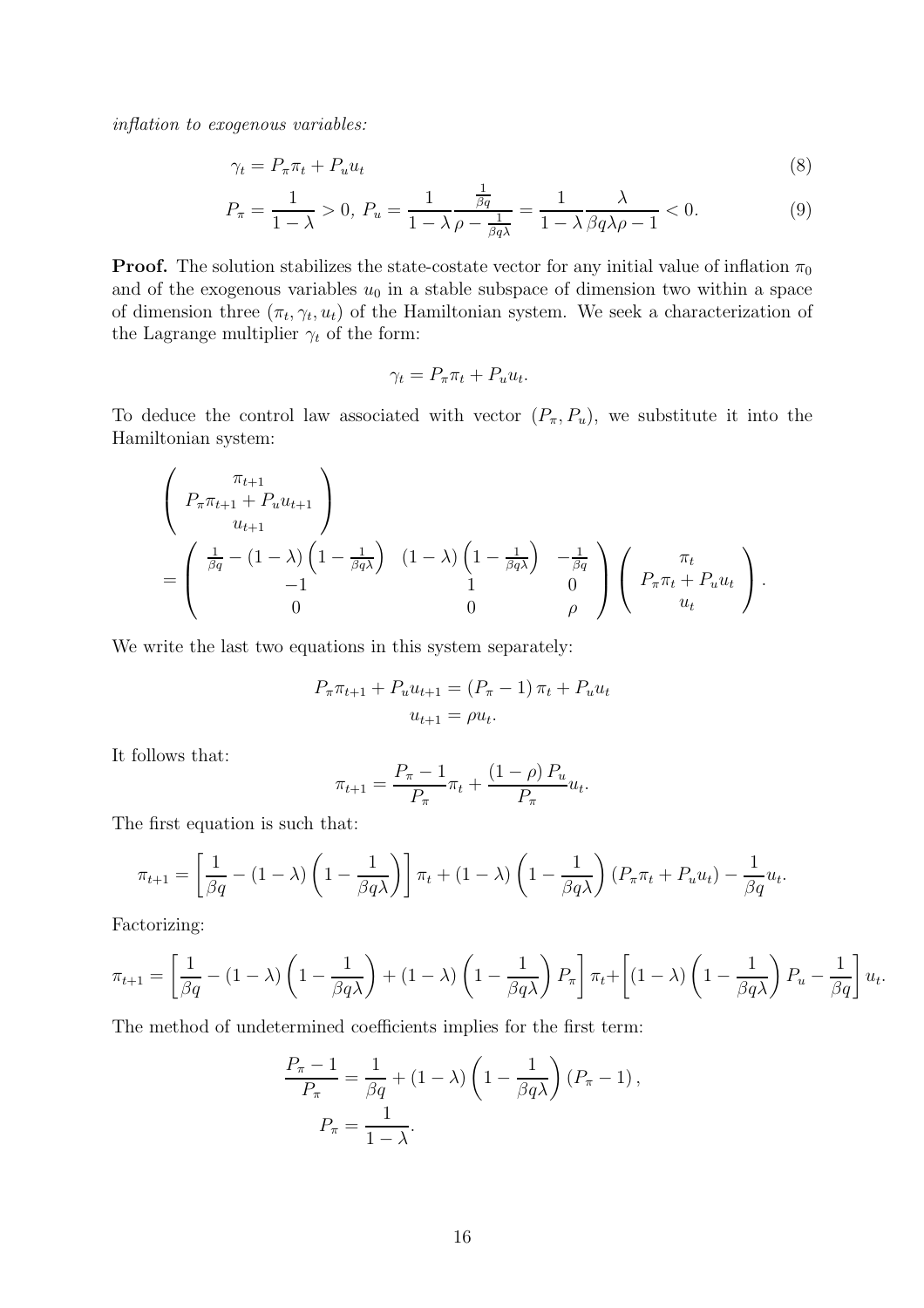For the second term:

$$
\frac{(1-\rho) P_u}{P_\pi} = (1-\lambda) \left(1 - \frac{1}{\beta q \lambda}\right) P_u - \frac{1}{\beta q} \Rightarrow
$$

$$
\frac{1}{\beta q} = \left(1 - \frac{1}{\beta q \lambda} - 1 + \rho\right) (1-\lambda) P_u \Rightarrow
$$

$$
P_u = \frac{1}{1-\lambda} \frac{\frac{1}{\beta q}}{\rho - \frac{1}{\beta q \lambda}} \Rightarrow \frac{P_u}{P_\pi} = \frac{\frac{1}{\beta q}}{\rho - \frac{1}{\beta q \lambda}} = \frac{-\lambda}{1-\lambda \beta q \rho}.
$$

 $\blacksquare$ 

Proposition 8 *Optimal policy rule parameters are given by:*

$$
F_{\pi} = \varepsilon (P_{\pi} - 1) = \lambda \varepsilon P_{\pi} = \varepsilon \frac{\lambda}{1 - \lambda} = \frac{1 - \beta \lambda}{\kappa} ,
$$
  
\n
$$
F_{u} = \varepsilon P_{u} = \varepsilon P_{\pi} \frac{\lambda}{\beta \lambda \rho - 1} = \varepsilon \frac{1}{1 - \lambda} \frac{\lambda}{\beta \lambda \rho - 1} ,
$$
  
\n
$$
\frac{F_{u}}{F_{\pi}} = A = \frac{1}{\lambda} \frac{P_{u}}{P_{\pi}} = \frac{1}{\beta \lambda \rho - 1} = \frac{P_{u}}{P_{\pi} - 1} = -1 + \beta \rho \frac{P_{u}}{P_{\pi}}
$$

Proof. The first order condition relates the Lagrange multiplier to the policy instrument:

.

$$
x_t = \varepsilon \gamma_{t+1} = \varepsilon (\gamma_t - \pi_t)
$$
  
\n
$$
x_t = F_{\pi} \pi_t + F_u u_t = \varepsilon (\gamma_t - \pi_t) = \varepsilon (P_{\pi} \pi_t + P_u u_t - \pi_t) \Rightarrow
$$
  
\n
$$
F_{\pi} = \varepsilon (P_{\pi} - 1], F_u = \varepsilon P_u.
$$

Furthermore, we can find the following lower bound for the policy rule parameter.

If 
$$
1 - \frac{1}{2} (\beta q + 1 + \kappa) + \sqrt{\frac{1}{4} (\beta q)^2 \left( 1 + \frac{1}{\beta q} + \frac{\kappa}{\beta q} \right)^2 - \beta q} > 0 \Leftrightarrow \sqrt{\frac{1}{4} (1 + \beta q + \kappa)^2 - \beta q} > \frac{1}{2} (-1 + \beta q + \kappa)^2
$$
  

$$
\frac{1}{4} (1 + \beta q + \kappa)^2 - \beta q > \frac{1}{4} (-1 + \beta q + \kappa)^2
$$

$$
(1 + \beta q + \kappa)^2 - (-1 + \beta q + \kappa)^2 = 4 (\kappa + \beta q) > 4\beta q
$$

$$
\kappa + \beta q > \beta q \text{ which is true.}
$$

Proof of proposition 4 (ii): The larger the discount rate, the lower the discount factor, the less we weight the present, the larger the speed of convergence, the lower the inflation persistence eigenvalue, which is the root of the characteristic polynomial:

$$
\lambda^{2} - \left(1 + \frac{1}{\beta q} + \frac{\kappa \varepsilon}{\beta q}\right)\lambda + \frac{1}{\beta q} = 0.
$$

$$
\lambda^{2} - (1 + bP)\lambda + P = 0.
$$